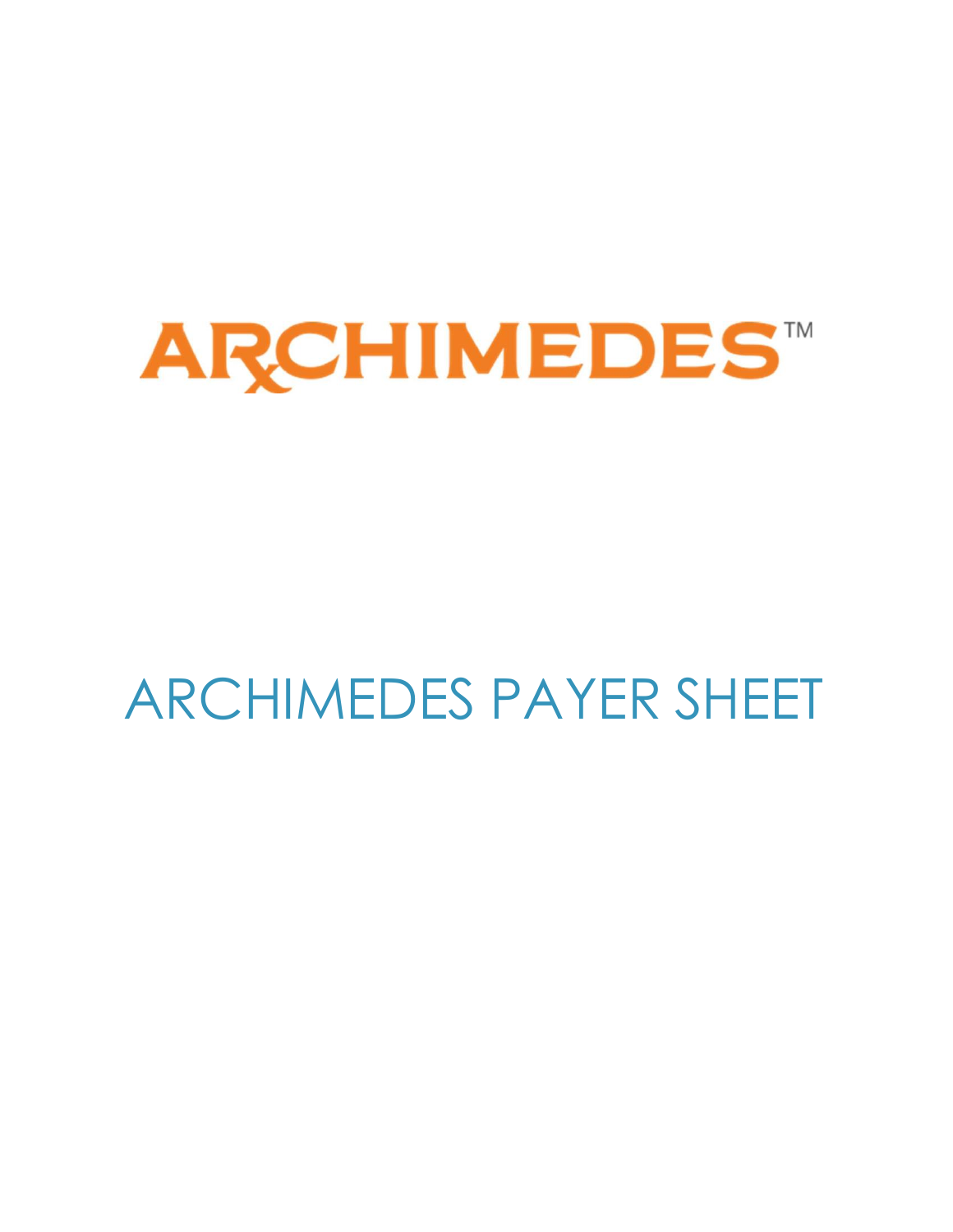

# **TABLE OF CONTENTS**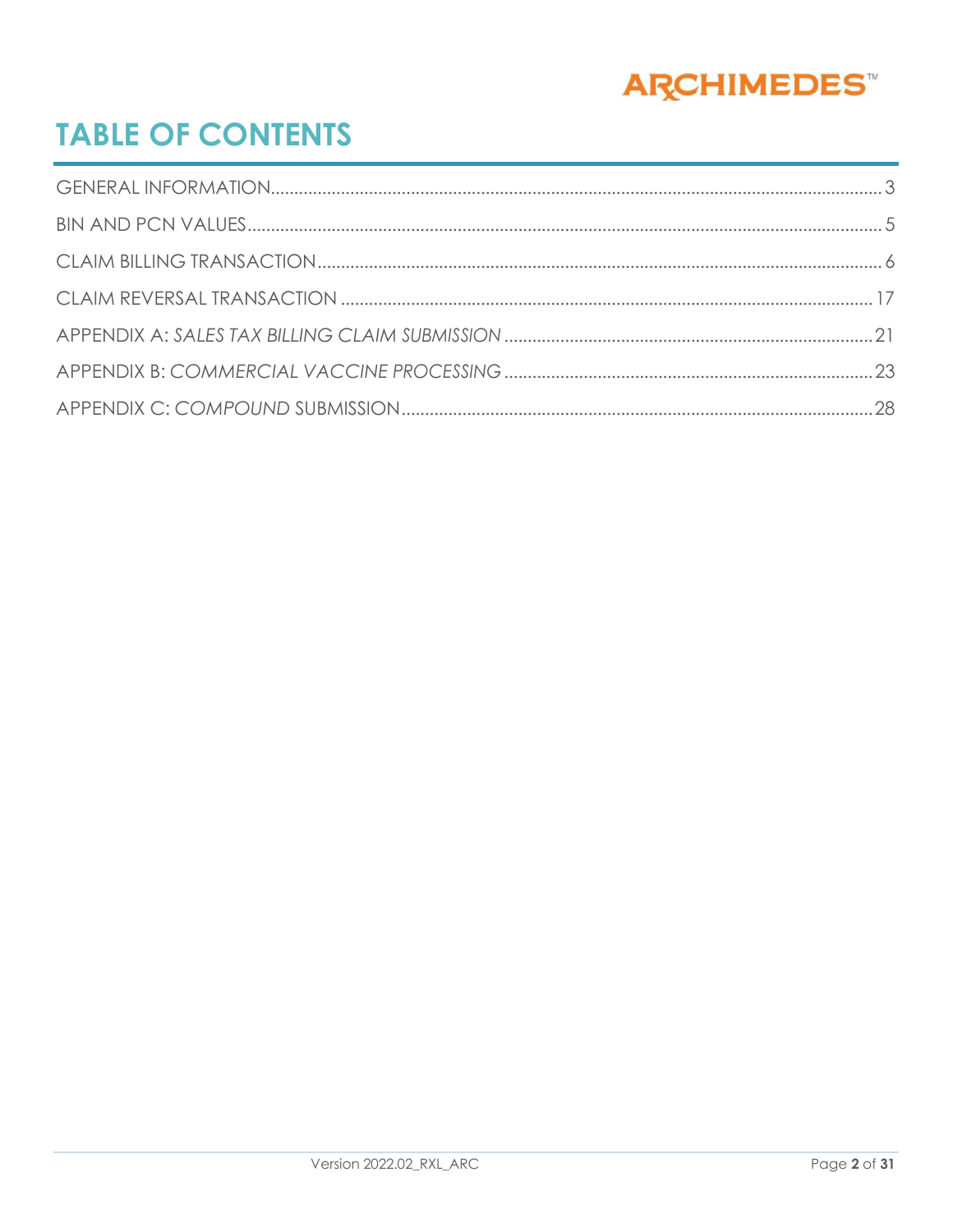

# <span id="page-2-0"></span>**GENERAL INFORMATION**

| Payer Name: Archimedes                    | Date: 01/01/2022                                           |  |  |
|-------------------------------------------|------------------------------------------------------------|--|--|
| Plan Name/Group Name: All                 | NCPDP ECL Version: Oct 2019                                |  |  |
| Processor: RxLogic Software               | NCPDP ECL Emergency Version: Jan 2019                      |  |  |
| Effective as of: 07/01/2022               | NCPDP Telecommunication Standard<br>Version/Release #: D.0 |  |  |
| Pharmacy Help Desk-888-504-5563, option 2 |                                                            |  |  |

### **Claim Billing Transaction**

The following table lists the segments available in a Billing Transaction. Pharmacies are required to submit upper case values on B1/B2 transactions. The table also lists values as defined under Version D.0. The segment summaries included below list the mandatory data fields.

- o **M –** Mandatory as defined by NCPDP
- o **R –** Required as defined by the Processor
- o **RW –** Situational as defined by Plan
- o **O –** Optional

### **Other Transaction Information**

- **Maximum Number of Transactions –** 1
- **Reversal Window-** 90 days old, can vary by group
- Fields not used in the Claim Billing/Claim Reversal transactions and those that do not have qualified requirements (i.e., not used) for this payer are excluded.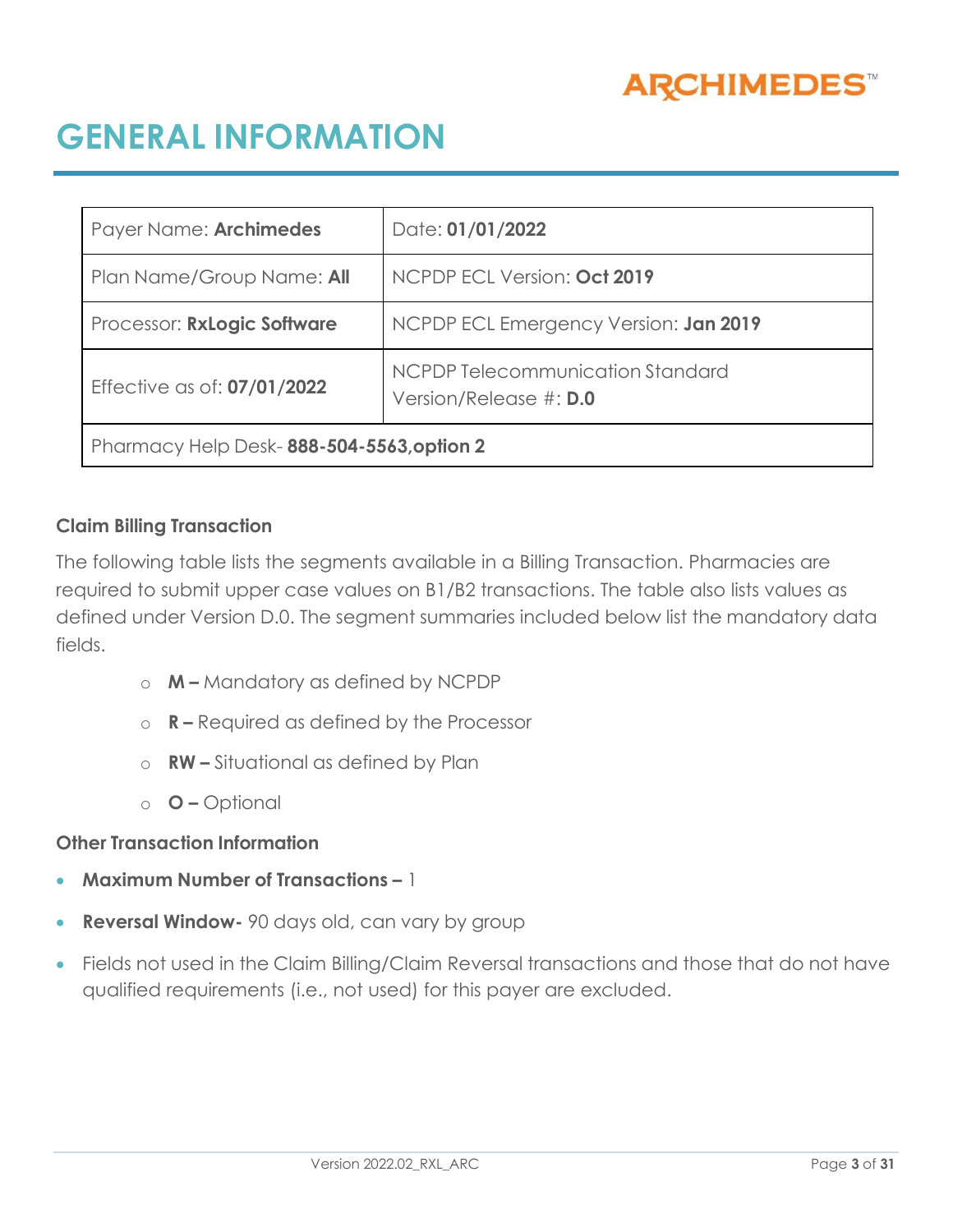

### **Revision History**

- Process Control Number Additions to BIN 023491
	- o Effective 07/01/2022- NDLE, EMPT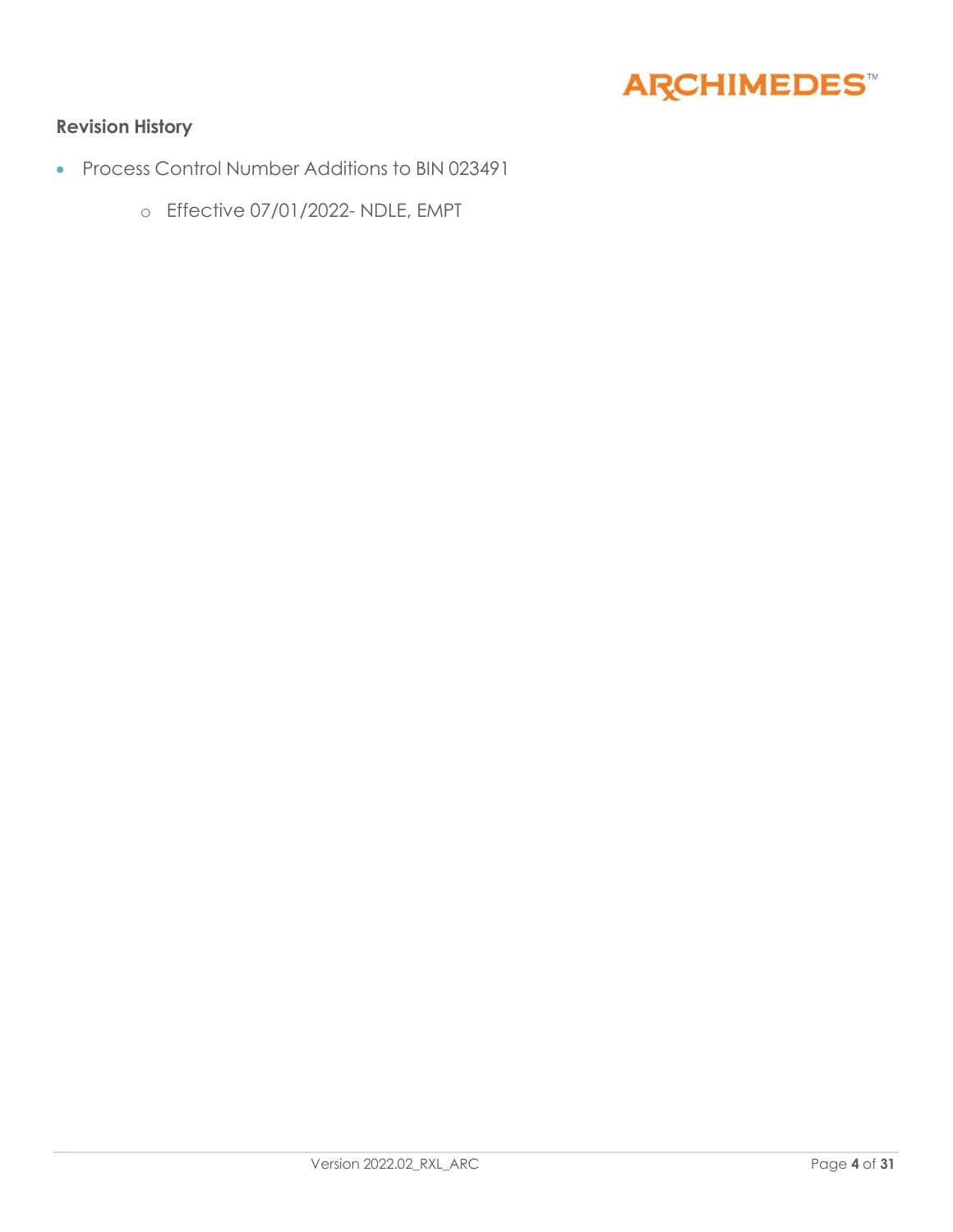

# <span id="page-4-0"></span>**BIN AND PCN VALUES**

| Bin    | <b>Process Control Number</b> |  |  |
|--------|-------------------------------|--|--|
| 020040 | AE7271                        |  |  |
|        | <b>ARCH</b>                   |  |  |
|        | WHRL                          |  |  |
| 023491 | <b>AAAC</b>                   |  |  |
|        | <b>AXAXL</b>                  |  |  |
|        | <b>BGLT</b>                   |  |  |
|        | <b>BNSF</b>                   |  |  |
|        | CHAR                          |  |  |
|        | <b>DUNN</b>                   |  |  |
|        | <b>DUPO</b>                   |  |  |
|        | GOODYR                        |  |  |
|        | HCS1                          |  |  |
|        | <b>HERC</b>                   |  |  |
|        | ONEAM                         |  |  |
|        | PARE                          |  |  |
|        | PRDU                          |  |  |
|        | SIGN                          |  |  |
|        | <b>WAFA</b>                   |  |  |
|        | <b>UPST</b>                   |  |  |
|        | <b>NDLE</b>                   |  |  |
|        | <b>EMPT</b>                   |  |  |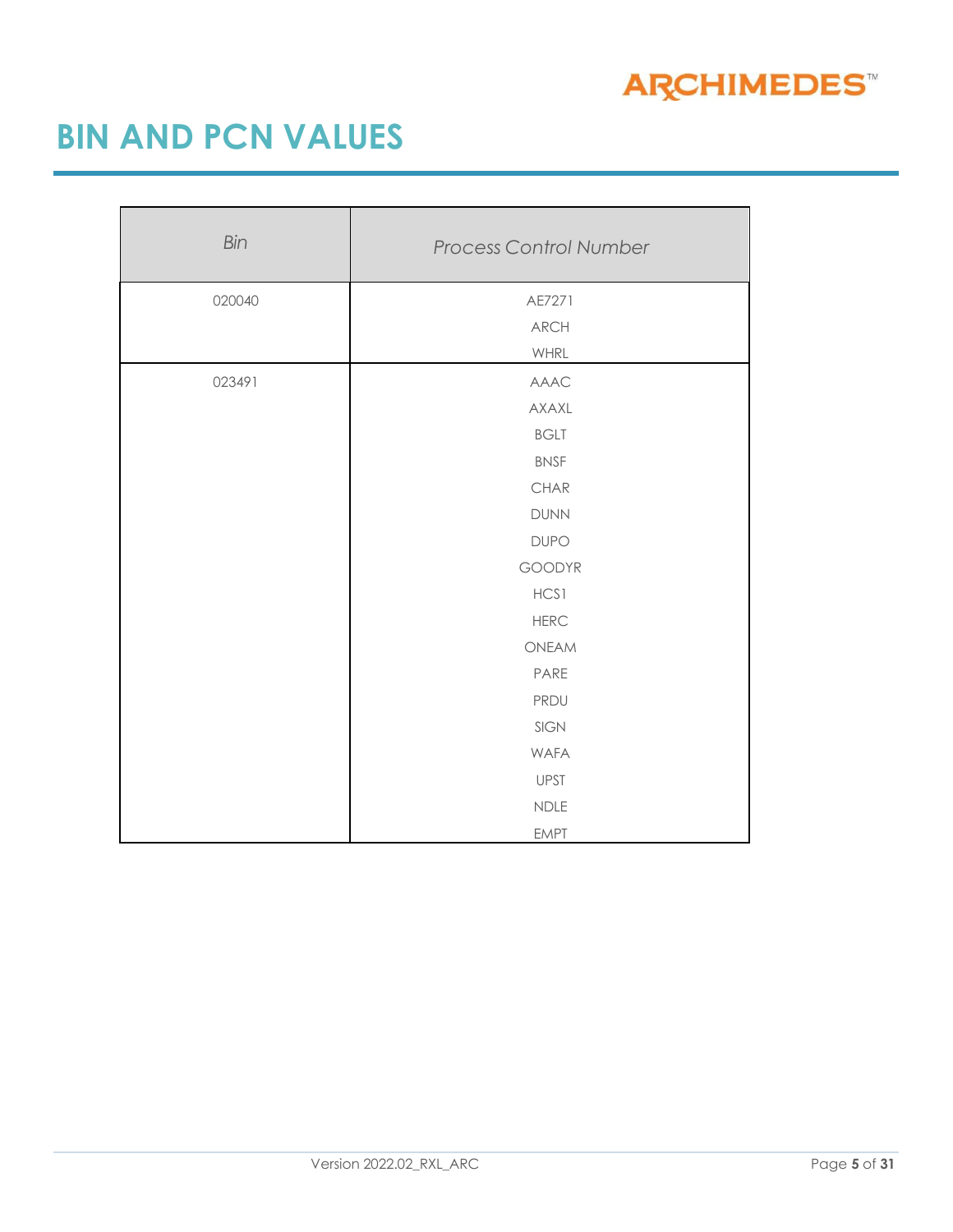

# <span id="page-5-0"></span>**CLAIM BILLING TRANSACTION**

|            | <b>Transaction Header Segment</b>             | <b>Mandatory</b>           |             |                                                                                                                                                          |
|------------|-----------------------------------------------|----------------------------|-------------|----------------------------------------------------------------------------------------------------------------------------------------------------------|
| Field #    | <b>NCPDP Field Name</b>                       | Value                      | Req         | Comment                                                                                                                                                  |
| $101 - A1$ | <b>BIN NUMBER</b>                             | 023491, 020040             | M           |                                                                                                                                                          |
| $102 - A2$ | VERSION/RELEASE NUMBER                        | D <sub>0</sub>             | M           | NCPDP vD.0                                                                                                                                               |
| $103 - A3$ | <b>TRANSACTION CODE</b>                       | B <sub>1</sub>             | M           | For Transaction Code of<br>"B1", in the Claim<br>Segment, the<br>Prescription/Service<br>Reference Number<br>Qualifier (455-EM) is "1" (Rx)<br>Billing). |
| 104-A4     | PROCESSOR CONTROL<br><b>NUMBER</b>            |                            | M           | Use value as printed on ID<br>card, as communicated<br>by Archimedes or as<br>stated in BIN/PCN table                                                    |
| 109-A9     | <b>TRANSACTION COUNT</b>                      | 1= One occurrence          | $M_{\odot}$ | Maximum of 1 transaction<br>per transmission                                                                                                             |
| 202-B2     | <b>SERVICE PROVIDER</b><br><b>QUALIFIER</b>   | 01=National<br>Provider ID | M           | Only value '01' (NPI)<br>accepted                                                                                                                        |
| $201 - B1$ | SERVICE PROVIDER ID                           |                            | M           | <b>National Provider ID</b><br>Number assigned to the<br>dispensing pharmacy                                                                             |
| $401-D1$   | <b>DATE OF SERVICE</b>                        |                            | M           | <b>CCYYMMDD</b>                                                                                                                                          |
| $110 - AK$ | SOFTWARE<br><b>VENDOR/CERTIFICATION</b><br>ID | <b>Blank Fill</b>          | M           | <b>Blank Fill</b>                                                                                                                                        |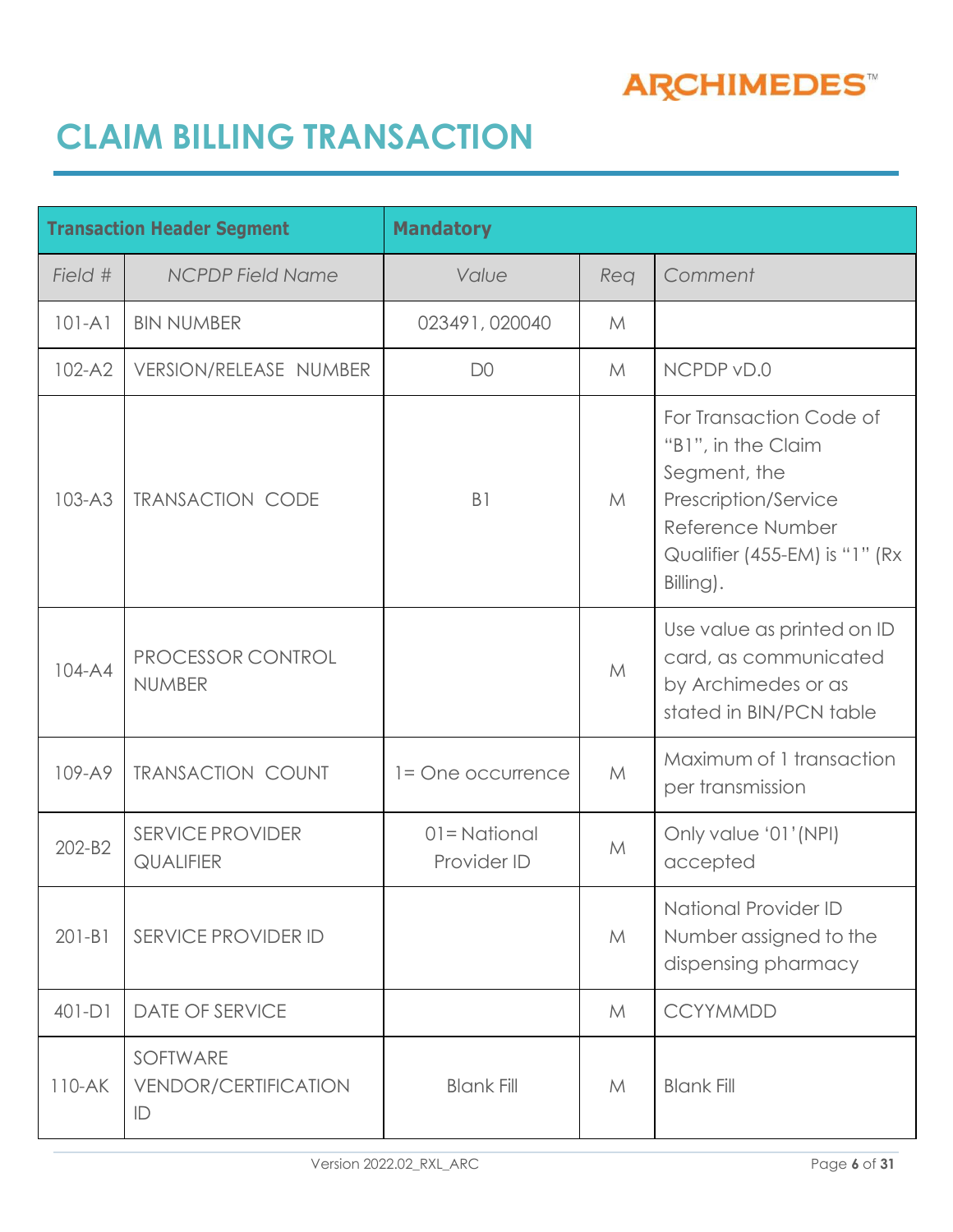

|          | <b>Insurance Segment</b>                              | <b>Mandatory</b> |              |                                                                            |
|----------|-------------------------------------------------------|------------------|--------------|----------------------------------------------------------------------------|
| Field #  | <b>NCPDP Field Name</b>                               | Value            | Req          | Comment                                                                    |
| $111-AM$ | <b>SEGMENT IDENTIFICATION</b>                         | 04               | M            | Insurance Segment                                                          |
| $301-C1$ | <b>GROUP ID</b>                                       |                  | R            | As printed on the ID card or<br>as communicated                            |
| 302-C2   | <b>CARDHOLDER ID</b>                                  |                  | M            | Member's ID as shown on<br>card.                                           |
| 303-C3   | PERSON CODE                                           |                  | $\mathsf{R}$ | As printed on the ID card or<br>as communicated                            |
| 306-C6   | <b>PATIENT RELATIONSHIP</b><br><b>CODE</b>            |                  | R            |                                                                            |
| 309-C9   | <b>ELIGIBILITY CLARIFICATION</b><br><b>CODE</b>       |                  | <b>RW</b>    | Required when necessary for<br>plan benefit administration                 |
| 312-CC   | <b>CARDHOLDER FIRST NAME</b>                          |                  | R            | Required when necessary for<br>state/federal/regulatory<br>agency programs |
| 313-CD   | <b>CARDHOLDER LAST NAME</b>                           |                  | R            | Required when necessary for<br>state/federal/regulatory<br>agency programs |
| 361-2D   | <b>PROVIDER ACCEPT</b><br><b>ASSIGNMENT INDICATOR</b> |                  | <b>RW</b>    | Required when necessary for<br>state/federal/regulatory<br>agency programs |
| 524-FO   | <b>PLAN ID</b>                                        |                  | $\bigcirc$   | Required when necessary for<br>plan benefit administration                 |

| <b>Patient Segment</b> | <b>Required</b> |
|------------------------|-----------------|
|                        |                 |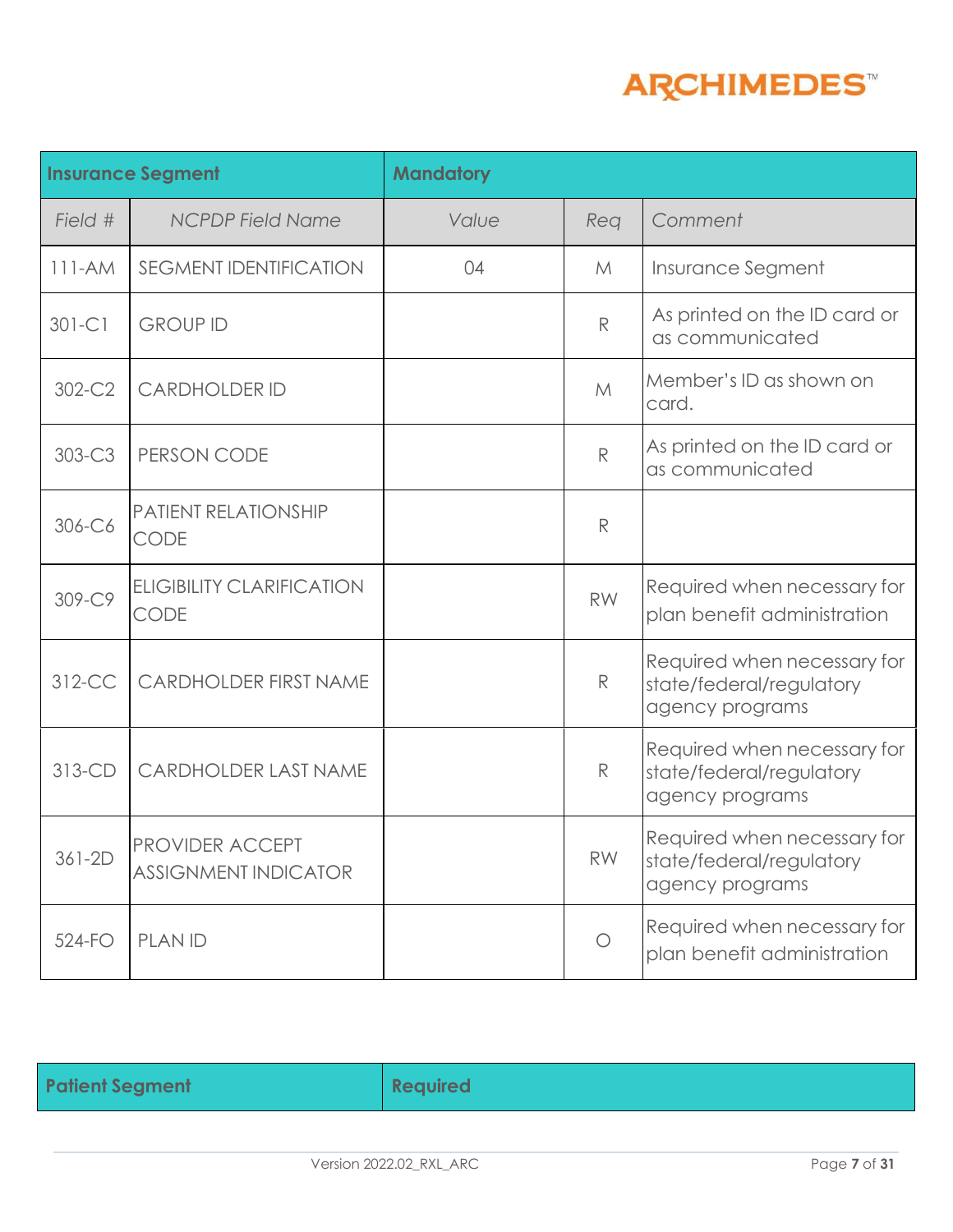

| Field #    | <b>NCPDP Field Name</b>                            | Value                                         | Req          | Comment                                                                                            |
|------------|----------------------------------------------------|-----------------------------------------------|--------------|----------------------------------------------------------------------------------------------------|
| $111-AM$   | <b>SEGMENT IDENTIFICATION</b>                      | O <sub>1</sub>                                | M            | <b>Patient Segment</b>                                                                             |
| $331 - CX$ | <b>PATIENT ID QUALIFIER</b>                        |                                               | <b>RW</b>    | Required if Patient ID (332-<br>CY) is used.                                                       |
| 332-CY     | <b>PATIENT ID</b>                                  |                                               | <b>RW</b>    | Required when necessary for<br>state/federal/regulatory<br>agency programs                         |
| 304-C4     | <b>DATE OF BIRTH</b>                               |                                               | R            | <b>CCYYMMDD</b>                                                                                    |
| $305-C5$   | <b>PATIENT GENDER CODE</b>                         | 0 - Not Specified<br>$1 - Male$<br>2 - Female | R            |                                                                                                    |
| $310 - CA$ | <b>PATIENT FIRST NAME</b>                          |                                               | $\mathbb{R}$ |                                                                                                    |
| $311-CB$   | <b>PATIENT LAST NAME</b>                           |                                               | R            |                                                                                                    |
| 322-CM     | <b>PATIENT STREET ADDRESS</b>                      |                                               | <b>RW</b>    | Required for some federal<br>programs, when submitting<br>Sales Tax, or Emergency<br>Override code |
| 323-CN     | <b>PATIENT CITY ADDRESS</b>                        |                                               | <b>RW</b>    | Required for some federal<br>programs, when submitting<br>Sales Tax, or Emergency<br>Override code |
| $324-CO$   | <b>PATIENT STATE/</b><br><b>PROVIDENCE ADDRESS</b> |                                               | <b>RW</b>    | Required for some federal<br>programs, when submitting<br>Sales Tax, or Emergency<br>Override code |
| 325-CP     | PATIENT ZIP/POSTAL ZONE                            |                                               | <b>RW</b>    | Required for some federal<br>programs, when submitting<br>Sales Tax, or Emergency<br>Override code |
| $326-CQ$   | <b>PATIENT PHONE NUMBER</b>                        |                                               | $\bigcirc$   |                                                                                                    |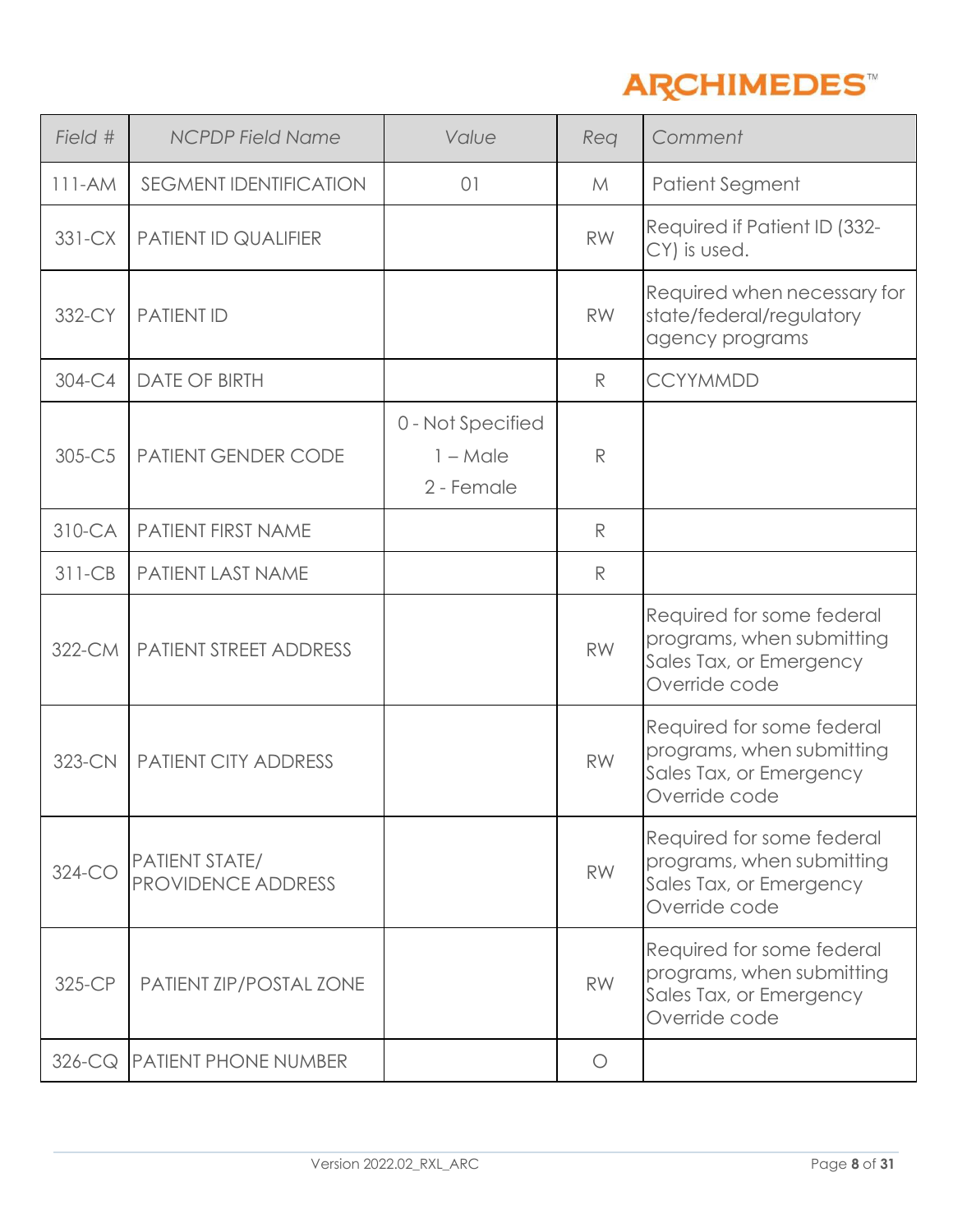

|        | 307-C7 PLACE OF SERVICE       | <b>RW</b> | Required when necessary for<br>plan benefit administration                 |
|--------|-------------------------------|-----------|----------------------------------------------------------------------------|
|        | 335-2C PREGNANCY INDICATOR    | <b>RW</b> | Required when necessary for<br>state/federal/regulatory<br>agency programs |
|        | 350-HN PATIENT E-MAIL ADDRESS |           |                                                                            |
| 384-4X | <b>PATIENT RESIDENCE</b>      | <b>RW</b> | Required when necessary for<br>plan benefit administration                 |

| <b>Claim Segment</b> |                                                                     | <b>Mandatory</b>                             |     |                                                                                                                  |
|----------------------|---------------------------------------------------------------------|----------------------------------------------|-----|------------------------------------------------------------------------------------------------------------------|
|                      | This payer does not support partial fills                           |                                              |     |                                                                                                                  |
| Field #              | <b>NCPDP Field Name</b>                                             | Value                                        | Rea | Comment                                                                                                          |
| $111-AM$             | <b>SEGMENT IDENTIFICATION</b>                                       | 07                                           | M   | Claim Segment                                                                                                    |
| 455-EM               | PRESCRIPTION/SERVICE<br>REFERENCE NUMBER<br><b>QUALIFIER</b>        | $1 = Rx$ Billing                             | M   |                                                                                                                  |
| 402-D2               | PRESCRIPTION/SERVICE<br><b>REFERENCE NUMBER</b><br><b>QUALIFIER</b> |                                              | M   | <b>Rx Number</b>                                                                                                 |
| 436-E1               | PRODUCT/SERIVCE ID<br><b>QUALIFIER</b>                              | $03$ = National Drug<br>Code (NDC)           | M   | If billing for a multi-<br>ingredient prescription,<br>Product/Service ID Qualifier<br>$(436-E1)$ is zero $(00)$ |
| $407-D7$             | PRODUCT/SERVICE ID                                                  |                                              | M   | If billing for a multi-<br>ingredient prescription,<br>Product/Service ID (407-D7)<br>is zero $(0)$              |
| 403-D3               | <b>FILL NUMBER</b>                                                  | $0 = New - Original$<br>1-99 = Refill number | R   |                                                                                                                  |
| 442-E7               | <b>QUANTITY DISPENSED</b>                                           |                                              | R   |                                                                                                                  |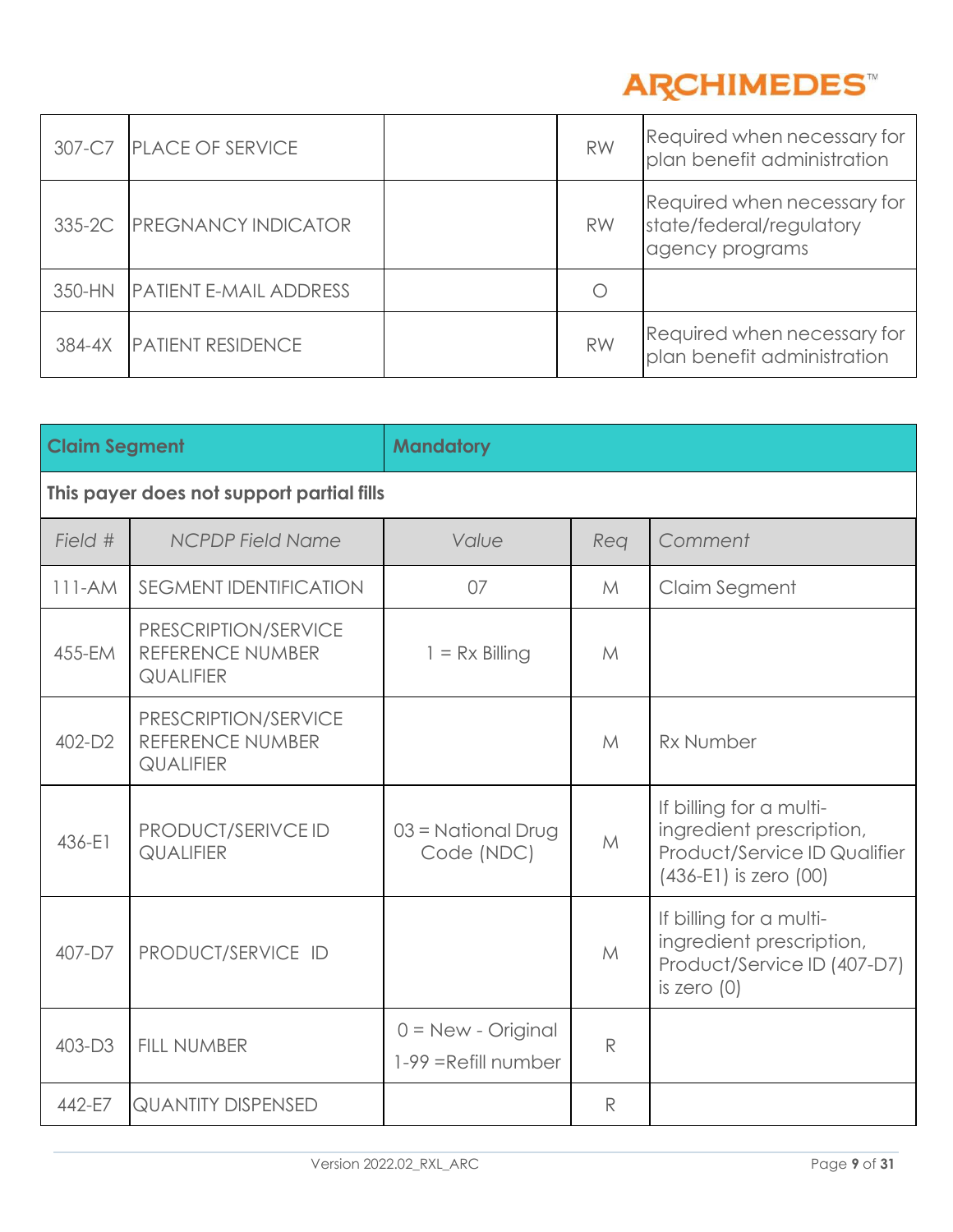

| 405-D5   | <b>DAYS SUPPLY</b>                                                   |                | R            |                                                                                                                                                                                                         |
|----------|----------------------------------------------------------------------|----------------|--------------|---------------------------------------------------------------------------------------------------------------------------------------------------------------------------------------------------------|
| 406-D6   | COMPOUND CODE                                                        | $1$ or $2$     | R            | $1 = Not$ a Compound<br>$2 =$ Compound<br>See Compound Segment for<br>support of multi-ingredient<br>prescription                                                                                       |
| 408-D8   | <b>DISPENSE AS WRITTEN</b><br>(DAW)/PRODUCT<br><b>SELECTION CODE</b> |                | $\mathbb{R}$ |                                                                                                                                                                                                         |
| 414-DE   | <b>DATE PRESCRIPTION</b><br><b>WRITTEN</b>                           |                | R            | <b>CCYYMMDD</b>                                                                                                                                                                                         |
| $415-DF$ | NUMBER OF REFILLS<br><b>AUTHORIZED</b>                               |                | R            |                                                                                                                                                                                                         |
| $419-DJ$ | PRESCRIPTION ORIGIN<br><b>CODE</b>                                   |                | <b>RW</b>    | Required when necessary<br>for plan benefit<br>administration                                                                                                                                           |
| 354-NX   | <b>SUBMISSION CLARIFICATION</b><br><b>CODE COUNT</b>                 | Max count of 3 | <b>RW</b>    | Required if Submission<br>Clarification Code (420-DK)<br>is used.                                                                                                                                       |
| 420-DK   | <b>SUBMISSION CLARIFICATION</b><br><b>CODE</b>                       |                | <b>RW</b>    | Required for specific<br>overrides or when requested<br>by processor                                                                                                                                    |
| 460-ET   | <b>QUANTITY PRESCRIBED</b>                                           |                | $\mathbb{R}$ | Required when the<br>transmission is for a Schedule<br>Il drug as defined in 21 CFR<br>1308.12 and per CMS-0055-F<br>(Compliance Date<br>9/21/2020. Refer to the<br>Version D.0 Editorial<br>Document). |
| 308-C8   | <b>OTHER COVERAGE CODE</b>                                           |                | R            | 0 – Not specified by patient<br>1 – No other coverage<br>2- Other coverage exists-<br>payment collected                                                                                                 |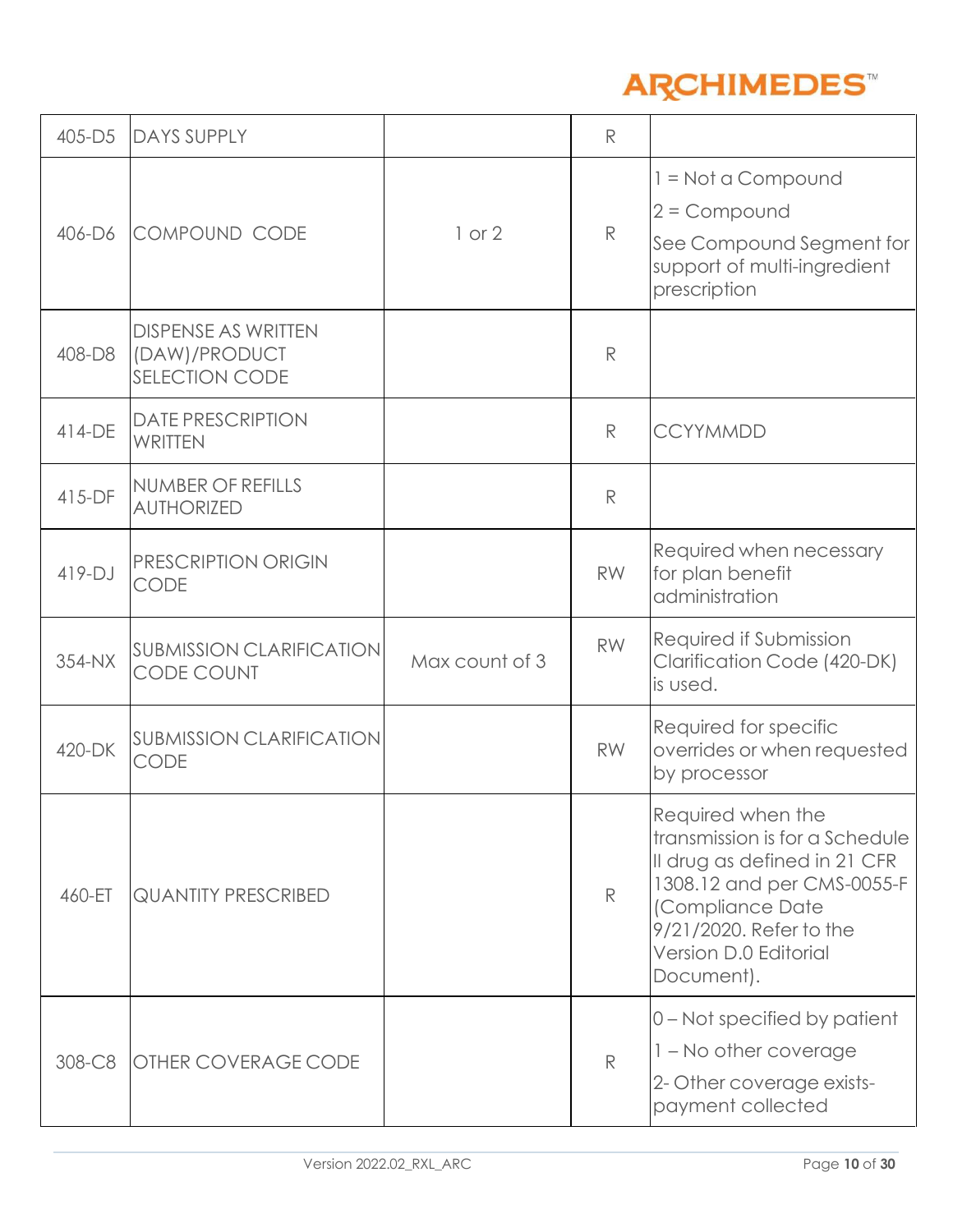

|          |                                                                        |           | 3- Other Coverage Billed -<br>claim not covered                                       |
|----------|------------------------------------------------------------------------|-----------|---------------------------------------------------------------------------------------|
|          |                                                                        |           | 8- Claim is billing for patient<br>financial responsibility only                      |
| 600-28   | UNIT OF MEASURE                                                        | <b>RW</b> | Required when necessary<br>for state/federal/regulatory<br>agency programs            |
| $418-DI$ | <b>LEVEL OF SERVICE</b>                                                | <b>RW</b> | Required when requested<br>by processor                                               |
| 429-DT   | <b>SPECIAL PACKAGING</b><br><b>INDICATOR</b>                           | <b>RW</b> | Required when requested<br>by processor                                               |
| 453-EJ   | <b>ORIGINALLY PRESCRIBED</b><br>PRODUCT/SERVICE ID<br><b>QUALIFIER</b> | <b>RW</b> | Required if Originally<br><b>Prescribed Product/Service</b><br>Code (455-EA) is used. |
| 445-EA   | <b>ORIGINALLY PRESCRIBED</b><br>PRODUCT/SERVICE CODE                   | <b>RW</b> | Required when requested<br>by processor                                               |
| 446-EB   | <b>ORIGINALLY PRESCRIBED</b><br><b>QUANTITY</b>                        | <b>RW</b> | Required when requested<br>by processor                                               |
| 454-EK   | <b>SCHEDULED PRESCRIPTION</b><br><b>ID NUMBER</b>                      | <b>RW</b> | Required when requested<br>by processor                                               |
| 461-EU   | PRIOR AUTHORIZATION TYPE<br><b>CODE</b>                                | <b>RW</b> | Required for specific<br>overrides or when requested<br>by processor                  |
| 462-EV   | PRIOR AUTHORIZATION<br>NUMBER SUBMITTED                                | <b>RW</b> | Required for specific<br>overrides or when requested<br>by processor                  |
| 995-E2   | <b>ROUTE OF ADMINISTRATION</b>                                         | R         | Required when Compound<br>Code $(406-D6) = 2$<br>(compound).                          |
| 996-G1   | <b>COMPOUND TYPE</b>                                                   | R         | Required when Compound<br>Code $(406-D6) = 2$<br>(compound).                          |
| 147-U7   | <b>PHARMACY SERVICE TYPE</b>                                           | <b>RW</b> | Required when necessary<br>for plan benefit                                           |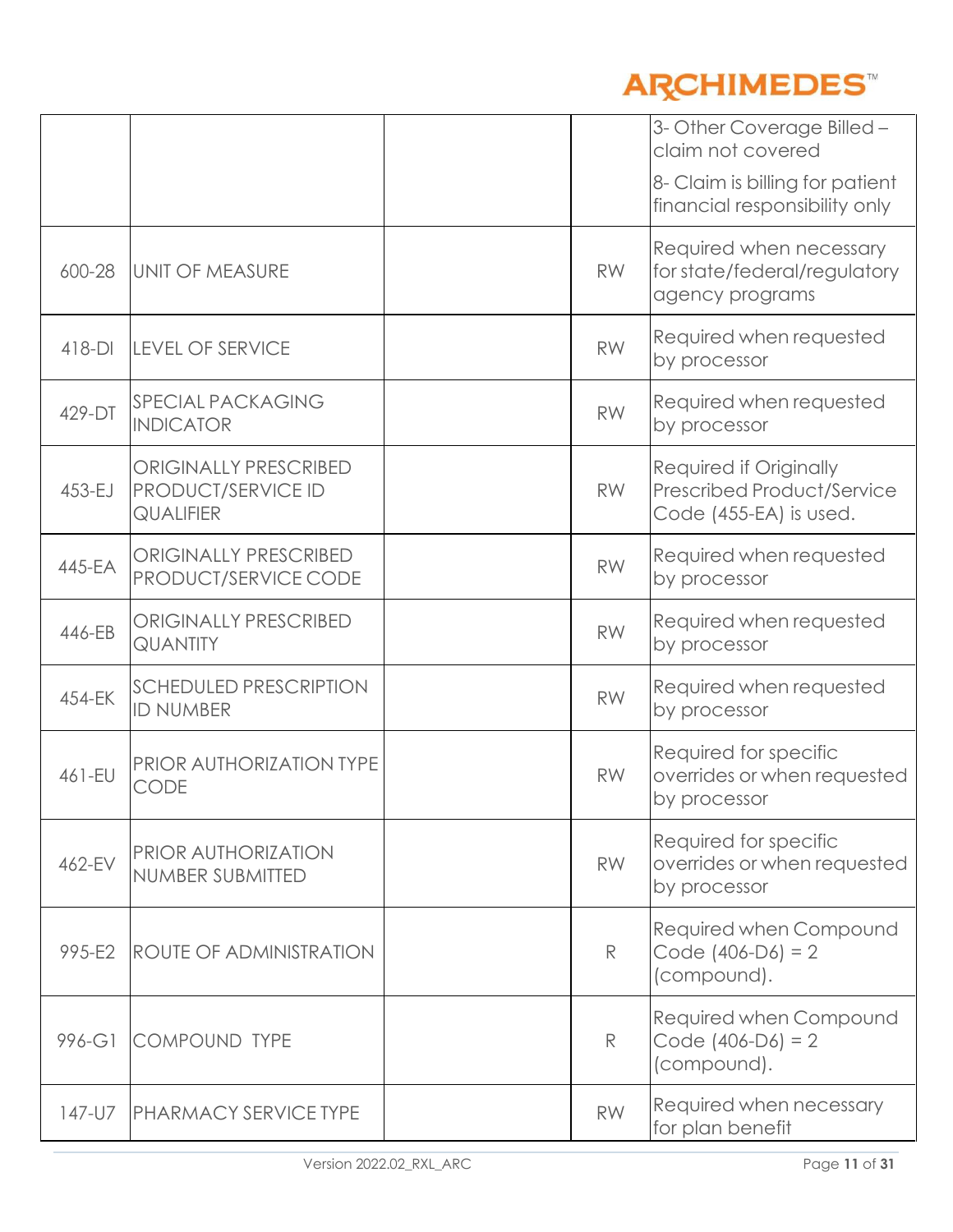

|  | administration or when Mail |
|--|-----------------------------|
|  | <b>Order</b> / Specialty is |
|  | submitting sales tax        |

| <b>Pricing Segment</b> |                                                    | <b>Mandatory</b> |           |                                                                                                                                     |
|------------------------|----------------------------------------------------|------------------|-----------|-------------------------------------------------------------------------------------------------------------------------------------|
| Field #                | <b>NCPDP Field Name</b>                            | Value            | Req       | Comment                                                                                                                             |
| $111-AM$               | <b>SEGMENT IDENTIFICATION</b>                      | 11               | M         | <b>Pricing Segment</b>                                                                                                              |
| 409-D9                 | <b>INGREDIENT COST</b><br><b>SUBMITTED</b>         |                  | M         |                                                                                                                                     |
| $412-DC$               | <b>DISPENSING FEE SUBMITTED</b>                    |                  | R         |                                                                                                                                     |
| 438-E3                 | <b>INCENTIVE AMOUNT</b><br><b>SUBMITTED</b>        |                  | <b>RW</b> | Required if its value effects<br>the Gross Amount Due (430-<br>DU) calculation.                                                     |
| 478-H7                 | OTHER AMOUNT CLAIMED<br><b>SUBMITTED COUNT</b>     | Max count of 3   | <b>RW</b> | Required if Other Amount<br><b>Claimed Submitted Qualifier</b><br>(479-H8) is used                                                  |
| 479-H8                 | OTHER AMOUNT CLAIMED<br><b>SUBMITTED QUALIFIER</b> |                  | <b>RW</b> | Required if Other Amount<br>Claimed Submitted (480-H9)<br>is used.                                                                  |
| 480-H9                 | OTHER AMOUNT CLAIMED<br><b>SUBMITTED</b>           |                  | <b>RW</b> | Required if its value has an<br>effect on the Gross Amount<br>Due (430-DU) calculation.<br>Zero (0) is a valid value.               |
| 481-HA                 | <b>FLAT SALES TAX AMOUNT</b><br>SUBMITTED          |                  | <b>RW</b> | Required when provider is<br>claiming sales tax                                                                                     |
| 482-GE                 | PERCENTAGE SALES TAX<br><b>AMOUNT SUBMITTED</b>    |                  | RW.       | Required when submitting<br>Percentage Sales Tax Rate<br>Submitted (483-HE) and<br>Percentage Sales Tax Basis<br>Submitted (484-JE) |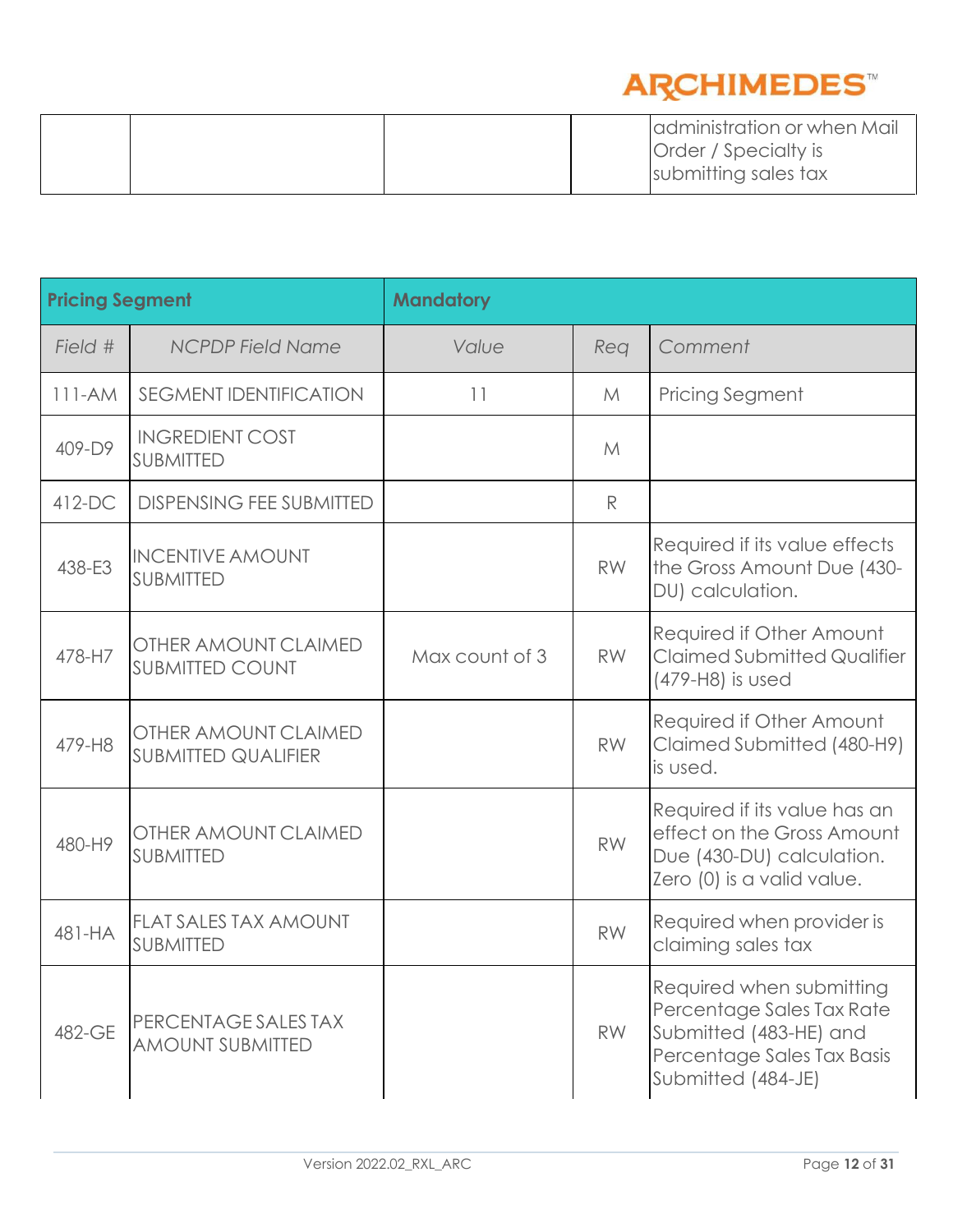

| 483-HE | PERCENTAGE SALES TAX<br><b>RATE SUBMITTED</b>  | <b>RW</b> | Required when submitting<br>Percentage Sales Tax<br>Amount Submitted (482-GE)<br>and Percentage Sales Tax<br>Basis Submitted (484-JE) |
|--------|------------------------------------------------|-----------|---------------------------------------------------------------------------------------------------------------------------------------|
| 484-JE | PERCENTAGE SALES TAX<br><b>BASIS SUBMITTED</b> | <b>RW</b> | Required when submitting<br>Percentage Sales Tax<br>Amount Submitted (482-GE)<br>and Percentage Sales Tax<br>Rate Submitted (483-HE)  |
|        | 426-DQ USUAL AND CUSTOMARY<br><b>CHARGE</b>    | M         |                                                                                                                                       |
| 430-DU | <b>GROSS AMOUNT DUE</b>                        | R         |                                                                                                                                       |
|        | 423-DN BASIS OF COST<br><b>DETERMINATION</b>   | R         |                                                                                                                                       |

| <b>Pharmacy Provider Segment</b> |                               | <b>Situational</b> |           |                                                                            |
|----------------------------------|-------------------------------|--------------------|-----------|----------------------------------------------------------------------------|
| Field #                          | <b>NCPDP Field Name</b>       | Value              | Rea       | Comment                                                                    |
| 111-AM                           | <b>SEGMENT IDENTIFICATION</b> | 02                 | M         | <b>Pharmacy Provider</b><br>Segment                                        |
| 465-EY                           | PROVIDER ID QUALIFIER         |                    | R         | Required if Provider ID (444-<br>E9) is used                               |
| 444-E9                           | <b>PROVIDER ID</b>            |                    | <b>RW</b> | Required when necessary<br>for state/federal/regulatory<br>agency programs |

| <b>Prescriber Segment</b> |                               | <b>Required</b> |     |                           |
|---------------------------|-------------------------------|-----------------|-----|---------------------------|
| Field #                   | <b>NCPDP Field Name</b>       | Value           | Rea | Comment                   |
|                           | 111-AM SEGMENT IDENTIFICATION | 03              | M   | <b>Prescriber Segment</b> |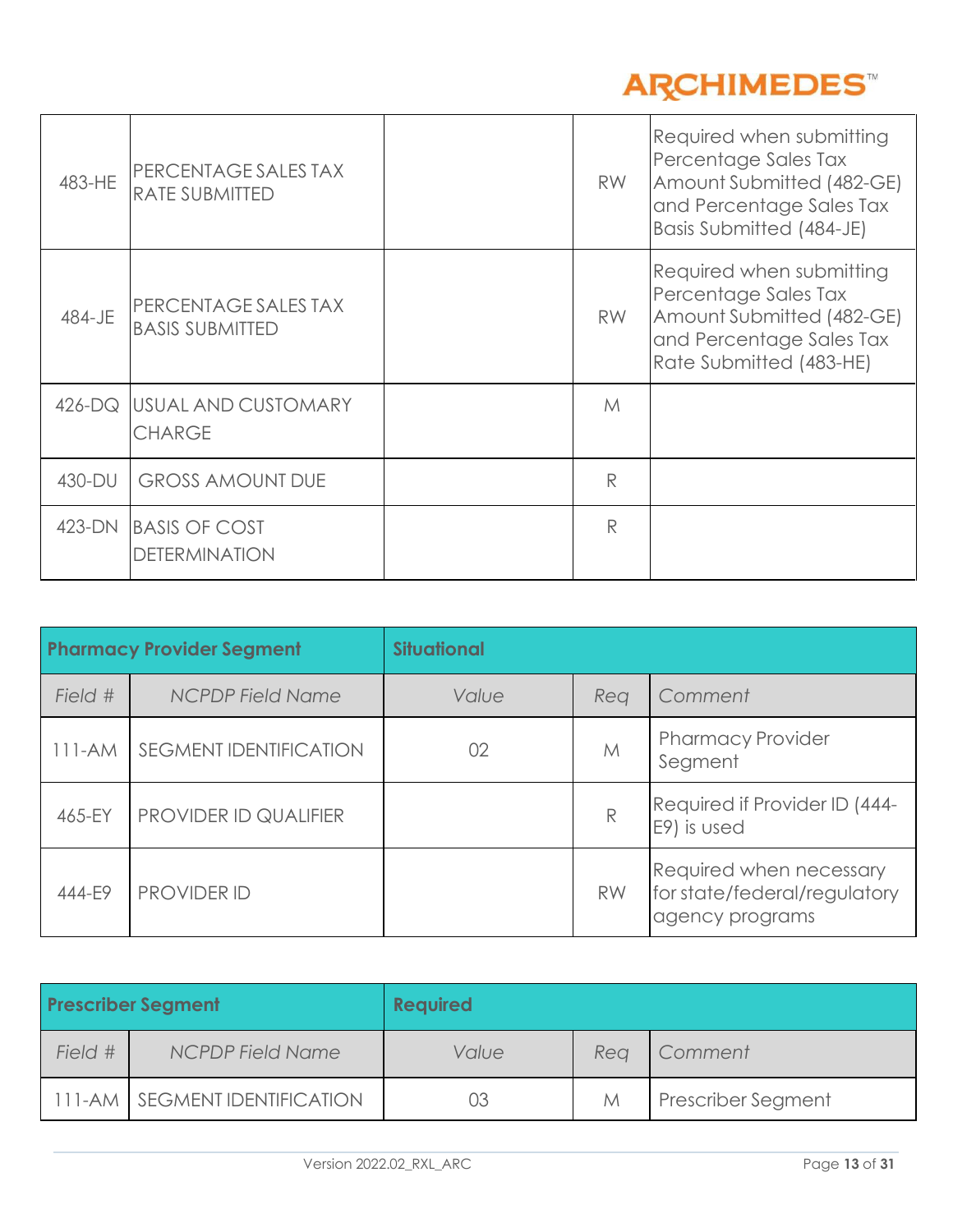

| 466-EZ   | PRESCRIBER ID QUALIFIER                     | $01 - NP$ | R         | NPI required                                                               |
|----------|---------------------------------------------|-----------|-----------|----------------------------------------------------------------------------|
| $411-DB$ | <b>PRESCRIBER ID</b>                        |           | R         |                                                                            |
| 427-DR   | PRESCRIBER LAST NAME                        |           | R         |                                                                            |
| $364-2J$ | PRESCRIBER FIRST NAME                       |           | <b>RW</b> | Required when necessary<br>for state/federal/regulatory<br>agency programs |
| 365-2K   | <b>PRESCRIBER STREET</b><br><b>ADDRESS</b>  |           | <b>RW</b> | Required when necessary<br>for state/federal/regulatory<br>agency programs |
| 366-2M   | <b>PRESCRIBER CITY ADDRESS</b>              |           | <b>RW</b> | Required when necessary<br>for state/federal/regulatory<br>agency programs |
| 367-2N   | <b>PRESCRIBER</b><br>STATE/PROVINCE ADDRESS |           | <b>RW</b> | Required when necessary<br>for state/federal/regulatory<br>agency programs |
| 368-2P   | PRESCRIBER ZIP/POSTAL<br><b>ZONE</b>        |           | <b>RW</b> | Required when necessary<br>for state/federal/regulatory<br>agency programs |
| 498-PM   | PRESCRIBER PHONE<br><b>NUMBER</b>           |           | R         |                                                                            |

| <b>DUR/PPS Segment</b>                    |                               | <b>Situational</b>      |     |                                                |
|-------------------------------------------|-------------------------------|-------------------------|-----|------------------------------------------------|
| Required when DUR/PPS codes are submitted |                               |                         |     |                                                |
| Field #                                   | <b>NCPDP Field Name</b>       | Value                   | Rea | Comment                                        |
| $111-AM$                                  | <b>SEGMENT IDENTIFICATION</b> | 08                      | M   | <b>DUR/PPS Segment</b>                         |
| 473-7E                                    | <b>DUR/PPS CODE COUNTER</b>   | Max of 9<br>occurrences | R   | <b>Required if DUR/PPS</b><br>Segment is used. |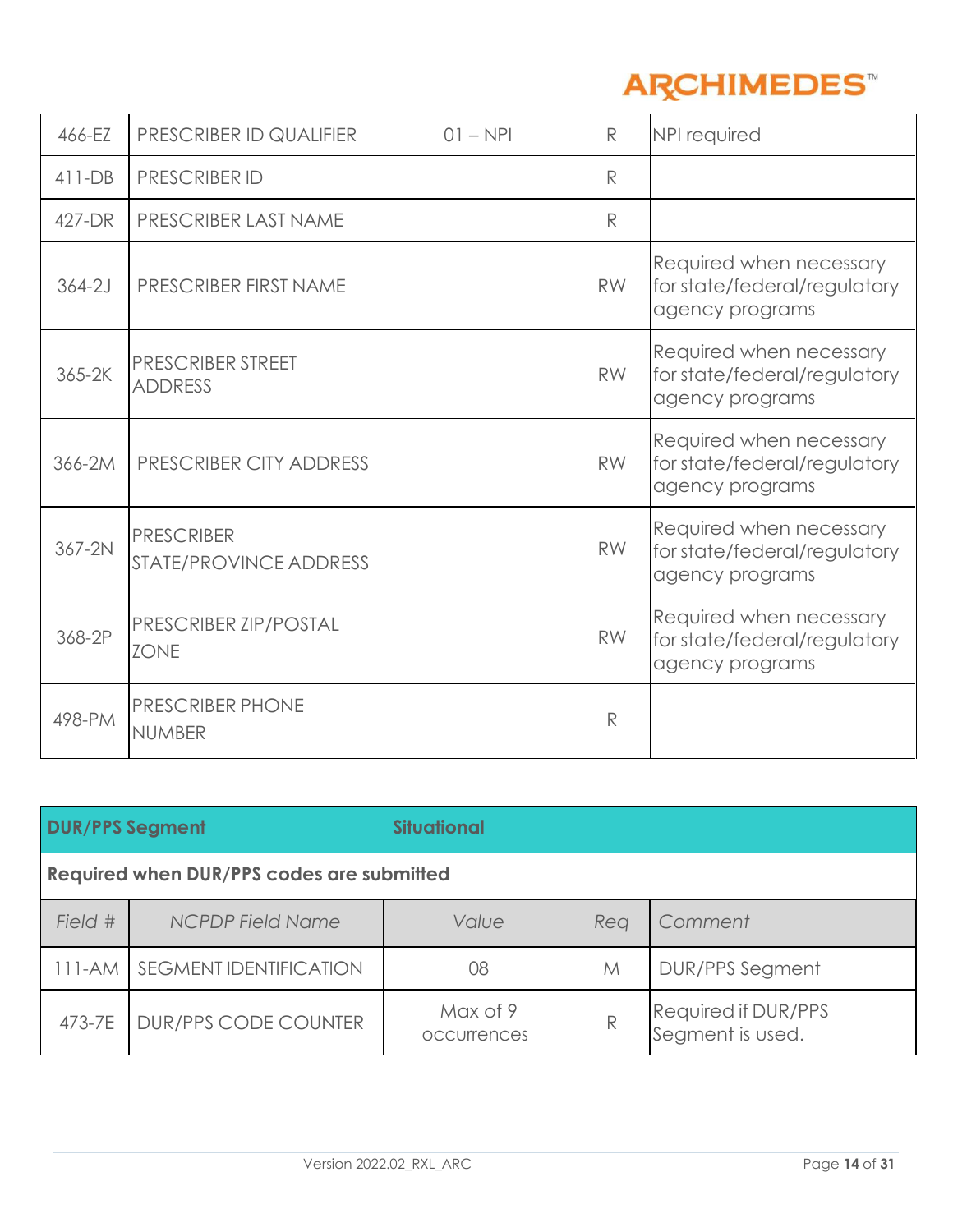

| 439-E4 | <b>REASON FOR SERVICE</b><br>CODE          | <b>RW</b> | If populated, Professional<br>Service Code (440-E5) must<br>also be transmitted                                                              |
|--------|--------------------------------------------|-----------|----------------------------------------------------------------------------------------------------------------------------------------------|
| 440-E5 | <b>PROFESSIONAL SERVICE</b><br><b>CODE</b> | <b>RW</b> | Value of MA required for<br>Vaccine Administration<br>billing transactions. MA<br>value must be in first<br>occurrence of DUR/PPS<br>segment |
| 441-E6 | RESULT OF SERVICE CODE                     | <b>RW</b> | Submitted when requested<br>by processor                                                                                                     |
| 474-8E | DUR/PPS LEVEL OF EFFORT                    | <b>RW</b> | Required when submitting<br>compound claims                                                                                                  |

|          | <b>Compound Segment</b>                                | <b>Situational</b>                 |              |                               |  |  |
|----------|--------------------------------------------------------|------------------------------------|--------------|-------------------------------|--|--|
|          | Required when Multi Ingredient Compound is submitted   |                                    |              |                               |  |  |
| Field #  | <b>NCPDP Field Name</b>                                | Value                              | Req          | Comment                       |  |  |
| $111-AM$ | <b>SEGMENT IDENTIFICATION</b>                          | 10                                 | M            | Compound Segment              |  |  |
| 450-EF   | <b>COMPOUND DOSAGE</b><br><b>FORM DESCRIPTION CODE</b> |                                    | $M_{\odot}$  |                               |  |  |
| $451-EG$ | COMPOUND DISPENSING<br>UNIT FORM INDICATOR             |                                    | M            |                               |  |  |
| 447-EC   | <b>COMPOUND INGREDIENT</b><br><b>COMPONENT COUNT</b>   |                                    | $M_{\odot}$  | Maximum of 25 ingredients     |  |  |
| 488-RE   | COMPOUND PRODUCT ID<br><b>QUALIFIER</b>                | $03$ = National Drug<br>Code (NDC) | $\mathcal M$ | $03 = NDC$                    |  |  |
| 489-TE   | COMPOUND PRODUCT ID                                    |                                    | M            | Component NDCs of<br>compound |  |  |
| 448-ED   | <b>COMPOUND INGREDIENT</b><br><b>QUANTITY</b>          |                                    | $\mathcal M$ | <b>Metric Quantity</b>        |  |  |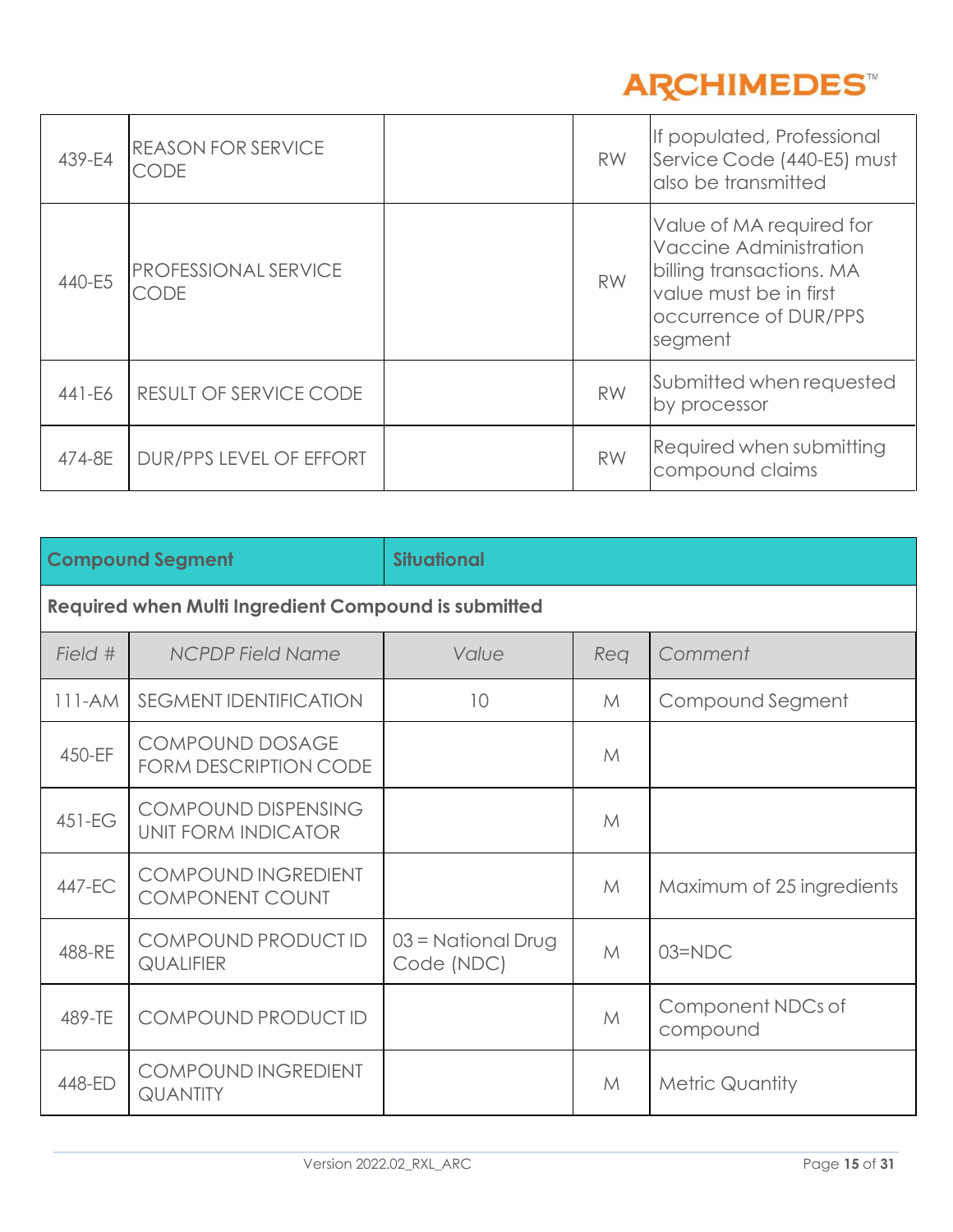

| 449-EE     | COMPOUND INGREDIENT<br><b>DRUG COST</b>                                    |                 | R            | Required when requested<br>by processor                                                   |
|------------|----------------------------------------------------------------------------|-----------------|--------------|-------------------------------------------------------------------------------------------|
| 490-UE     | <b>COMPOUND INGREDIENT</b><br><b>BASIS OF COST</b><br><b>DETERMINATION</b> |                 | $\mathbb{R}$ | Required when requested<br>by processor                                                   |
| $362 - 2G$ | COMPOUND INGREDIENT<br><b>MODIFIER CODE COUNT</b>                          | Max count of 10 | R            | <b>Required when Compound</b><br>Ingredient Modifier Code<br>$(363-2H)$ is sent.          |
| 363-2H     | <b>COMPOUND INGREDIENT</b><br><b>MODIFIER CODE</b>                         |                 | $\mathbb{R}$ | <b>Required when Compound</b><br>Ingredient Modifier Code<br>Count (363-2G) is specified. |

| <b>Clinical Segment</b> |                                           | <b>Situational</b>                                        |              |                                                                                              |  |  |
|-------------------------|-------------------------------------------|-----------------------------------------------------------|--------------|----------------------------------------------------------------------------------------------|--|--|
|                         | Required when requested by plan           |                                                           |              |                                                                                              |  |  |
| Field #                 | <b>NCPDP Field Name</b>                   | Value                                                     | Req          | Comment                                                                                      |  |  |
| $111-AM$                | <b>SEGMENT IDENTIFICATION</b>             | 13                                                        | M            | <b>Clinical Segment</b>                                                                      |  |  |
| 491-VE                  | <b>DIAGNOSIS CODE COUNT</b>               | Max count of 5                                            | R            | Required if Diagnosis Code<br>Qualifier (492-WE) and<br>Diagnosis Code (424-DO) are<br>used. |  |  |
| 492-WE                  | <b>DIAGNOSIS CODE</b><br><b>QUALIFIER</b> | 02-International<br>Classification of<br>Diseases (ICD10) | $\mathsf{R}$ | <b>Required if Diagnosis Code</b><br>(424-DO) is used.                                       |  |  |
| $424-DO$                | <b>DIAGNOSIS CODE</b>                     |                                                           | R            | Required when requested by<br>processor                                                      |  |  |

• **Excluded Segments-** ADDITIONAL DOCUMENTATION SEGMENT, COORDINATION OF BENEFITS/OTHER PAYMENTS SEGMENT, WORKERS' COMPENSATION SEGMENT, FACILITY SEGMENT, NARRATIVE SEGMENT and COUPON SEGMENT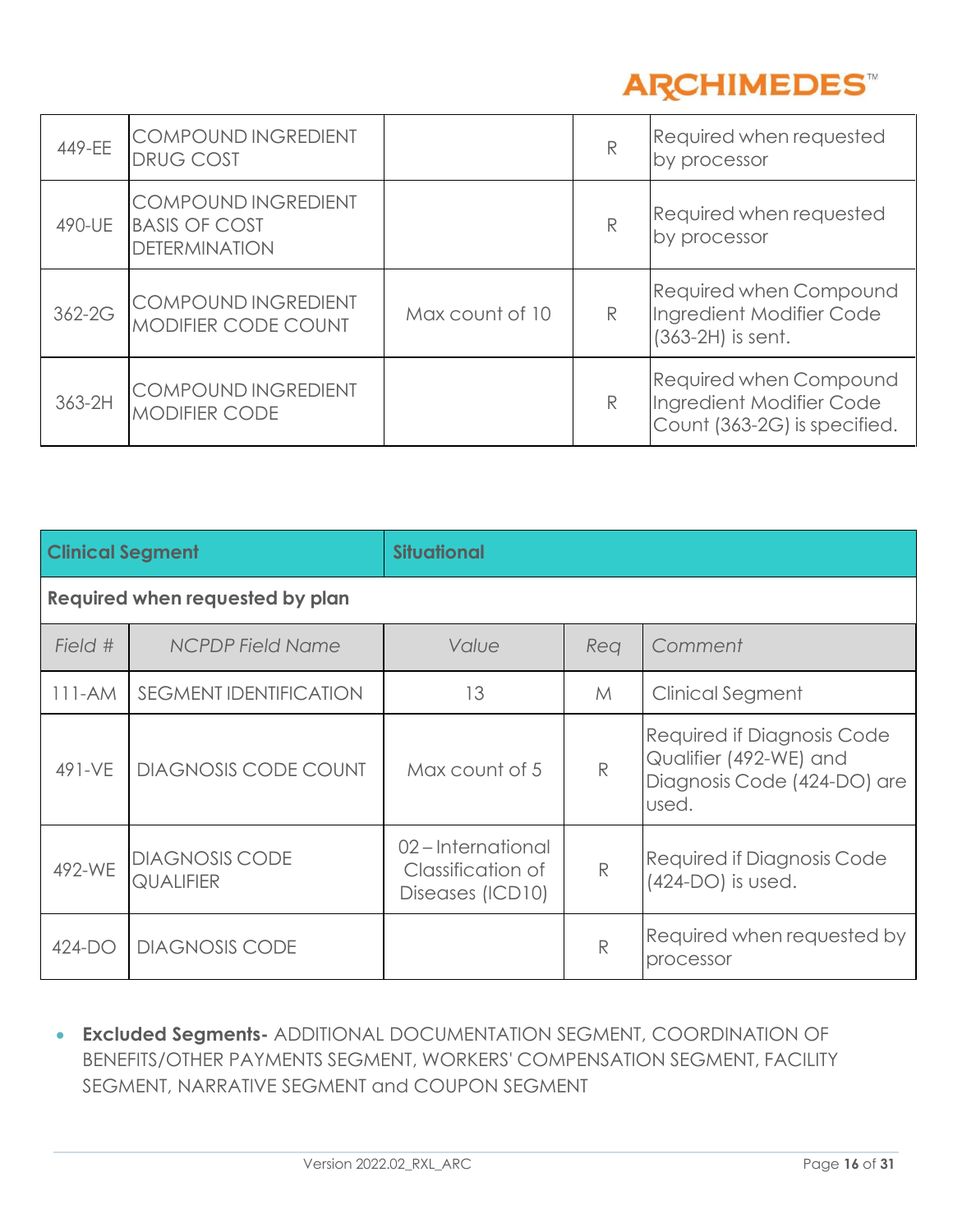

# <span id="page-16-0"></span>**CLAIM REVERSAL TRANSACTION**

| <b>Transaction Header Segment</b> |                                               | <b>Mandatory</b>           |              |                                                                                                                      |
|-----------------------------------|-----------------------------------------------|----------------------------|--------------|----------------------------------------------------------------------------------------------------------------------|
| Field #                           | <b>NCPDP Field Name</b>                       | Value                      | Req          | Comment                                                                                                              |
| $101 - A1$                        | <b>BIN NUMBER</b>                             | 023491,020040              | $M_{\odot}$  | The same value in the<br>request billing                                                                             |
| $102 - A2$                        | VERSION/RELEASE NUMBER                        | D <sub>0</sub>             | $\mathcal M$ | NCPDP vD.0                                                                                                           |
| $103 - A3$                        | <b>TRANSACTION CODE</b>                       | <b>B2</b>                  | $\mathcal M$ |                                                                                                                      |
| $104 - A4$                        | PROCESSOR CONTROL<br><b>NUMBER</b>            |                            | M            |                                                                                                                      |
| $109 - A9$                        | <b>TRANSACTION COUNT</b>                      | 1= One occurrence          | M            | Maximum of 1<br>transaction per<br>transmission                                                                      |
| 202-B2                            | <b>SERVICE PROVIDER</b><br><b>QUALIFIER</b>   | 01=National<br>Provider ID | M            | Only value '01' (NPI)<br>accepted                                                                                    |
| $201 - B1$                        | SERVICE PROVIDER ID                           |                            | M            | National Provider ID<br>Number assigned to<br>the dispensing<br>pharmacy-the same<br>value in the request<br>billing |
| $401-D1$                          | <b>DATE OF SERVICE</b>                        |                            | M            | The same value in the<br>request billing -<br><b>CCYYMMDD</b>                                                        |
| $110-AK$                          | SOFTWARE<br><b>VENDOR/CERTIFICATION</b><br>ID | <b>Blank Fill</b>          | M            | <b>Blank Fill</b>                                                                                                    |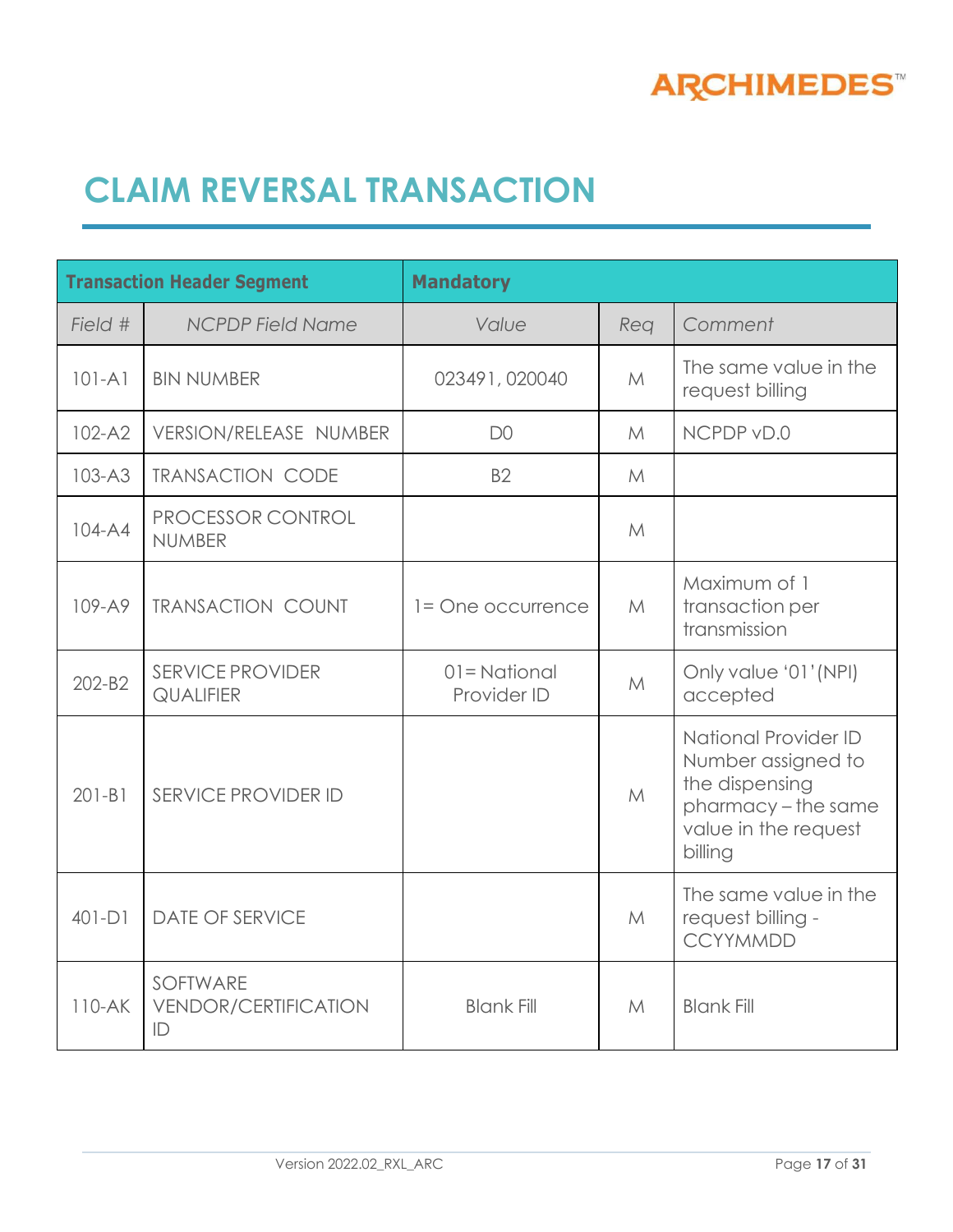

| <b>Insurance Segment</b> |                               | <b>Situational</b> |     |                                  |
|--------------------------|-------------------------------|--------------------|-----|----------------------------------|
| Field #                  | <b>NCPDP Field Name</b>       | Value              | Rea | Comment                          |
| $111-AM$                 | <b>SEGMENT IDENTIFICATION</b> | 04                 | M   | Insurance Segment                |
| $301-C1$                 | <b>GROUP ID</b>               |                    | R   | Required when segment is<br>sent |
| 302-C2                   | CARDHOLDER ID                 |                    | R   | Required when segment is<br>sent |
| 303-C3                   | <b>PERSON CODE</b>            |                    | R   | Required when segment is<br>sent |

| <b>Claim Segment</b><br><b>Mandatory</b>  |                                                              |                                    |              |                                               |  |
|-------------------------------------------|--------------------------------------------------------------|------------------------------------|--------------|-----------------------------------------------|--|
| This payer does not support partial fills |                                                              |                                    |              |                                               |  |
| Field #                                   | <b>NCPDP Field Name</b>                                      | Value                              | Req          | Comment                                       |  |
| $111-AM$                                  | <b>SEGMENT IDENTIFICATION</b>                                | 07                                 | $M_{\odot}$  | Claim Segment                                 |  |
| 455-EM                                    | PRESCRIPTION/SERVICE<br>REFERENCE NUMBER<br><b>QUALIFIER</b> | $1 = Rx$ Billing                   | M            |                                               |  |
| 402-D2                                    | PRESCRIPTION/SERVICE<br>REFERENCE NUMBER<br><b>QUALIFIER</b> |                                    | M            | Rx Number-Same value as<br>in request billing |  |
| 436-E1                                    | PRODUCT/SERIVCE ID<br><b>QUALIFIER</b>                       | $03$ = National Drug<br>Code (NDC) | M            | Same value as in request<br>billing           |  |
| 407-D7                                    | PRODUCT/SERVICE ID                                           |                                    | M            | Same value as in request<br>billing           |  |
| 308-C8                                    | OTHER COVERAGE CODE                                          |                                    | $\mathbb{R}$ | Same value as in request<br>billing           |  |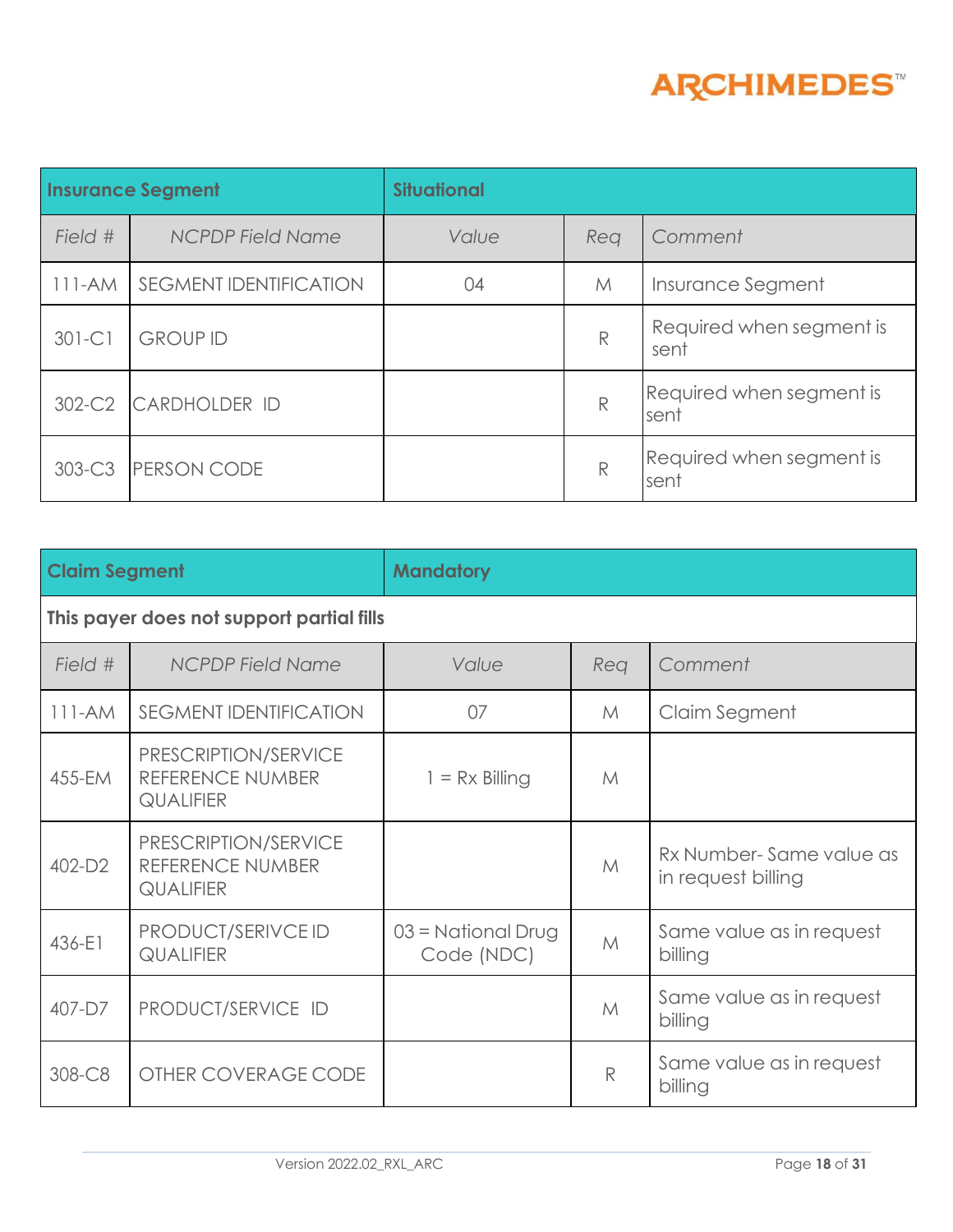

|  | 403-D3 FILL NUMBER | $0 = New - Original$<br>1-99 = Refill number |  | Same value as in request<br>billing |
|--|--------------------|----------------------------------------------|--|-------------------------------------|
|--|--------------------|----------------------------------------------|--|-------------------------------------|

| <b>Prescriber Segment Question</b> |                               | <b>Required</b> |     |                    |
|------------------------------------|-------------------------------|-----------------|-----|--------------------|
| Field #                            | <b>NCPDP Field Name</b>       | Value           | Rea | Comment            |
| 111-AM                             | <b>SEGMENT IDENTIFICATION</b> | 03              | M   | Prescriber Segment |
| 466-EZ                             | PRESCRIBER ID QUALIFIER       | $01 - NPI$      | R   | NPI required       |
| $411-DB$                           | <b>PRESCRIBER ID</b>          |                 | R   |                    |

| <b>Pharmacy Provider Segment</b> |                               | <b>Required</b> |              |                                                                            |
|----------------------------------|-------------------------------|-----------------|--------------|----------------------------------------------------------------------------|
| Field #                          | <b>NCPDP Field Name</b>       | Value           | Rea          | Comment                                                                    |
| $111-AM$                         | <b>SEGMENT IDENTIFICATION</b> | 02              | M            | <b>Pharmacy Provider</b><br>Segment                                        |
| 465-EY                           | PROVIDER ID QUALIFIER         |                 | $\mathbb{R}$ | Required if Provider ID (444-<br>E9) is used                               |
| 444-E9                           | <b>PROVIDER ID</b>            |                 | <b>RW</b>    | Required when necessary<br>for state/federal/regulatory<br>agency programs |

| <b>Pricing Segment</b> |                               | <b>Required</b> |     |                        |
|------------------------|-------------------------------|-----------------|-----|------------------------|
| Field #                | <b>NCPDP Field Name</b>       | Value           | Rea | Comment                |
|                        | 111-AM SEGMENT IDENTIFICATION |                 | M   | <b>Pricing Segment</b> |
| 430-DU                 | <b>GROSS AMOUNT DUE</b>       |                 |     |                        |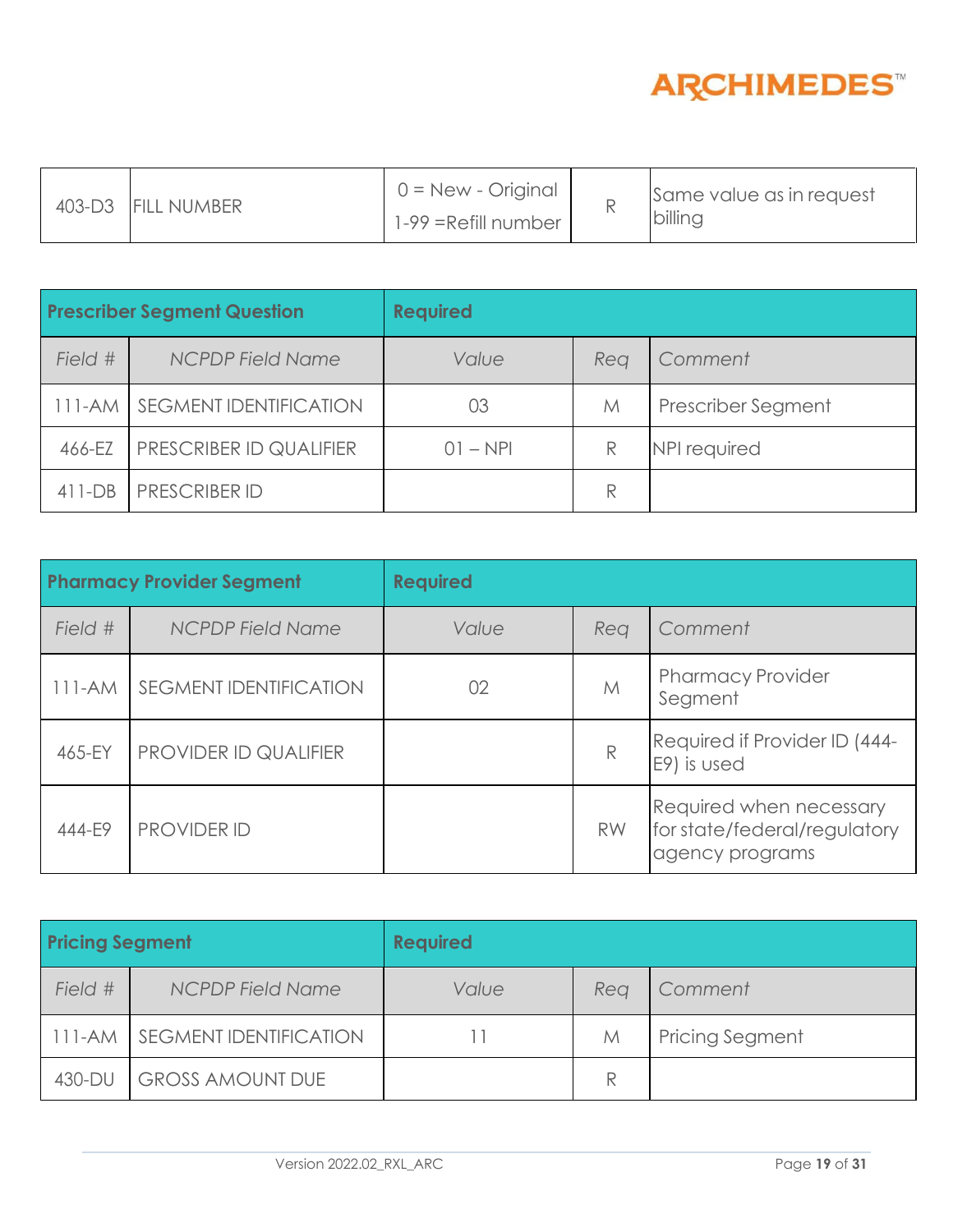

| 438-E3 | <b>INCENTIVE AMOUNT</b><br>SUBMITTED |  |  | Required when value has<br>leffect on Gross Amount Due<br>$(430-DU)$ calculation |
|--------|--------------------------------------|--|--|----------------------------------------------------------------------------------|
|--------|--------------------------------------|--|--|----------------------------------------------------------------------------------|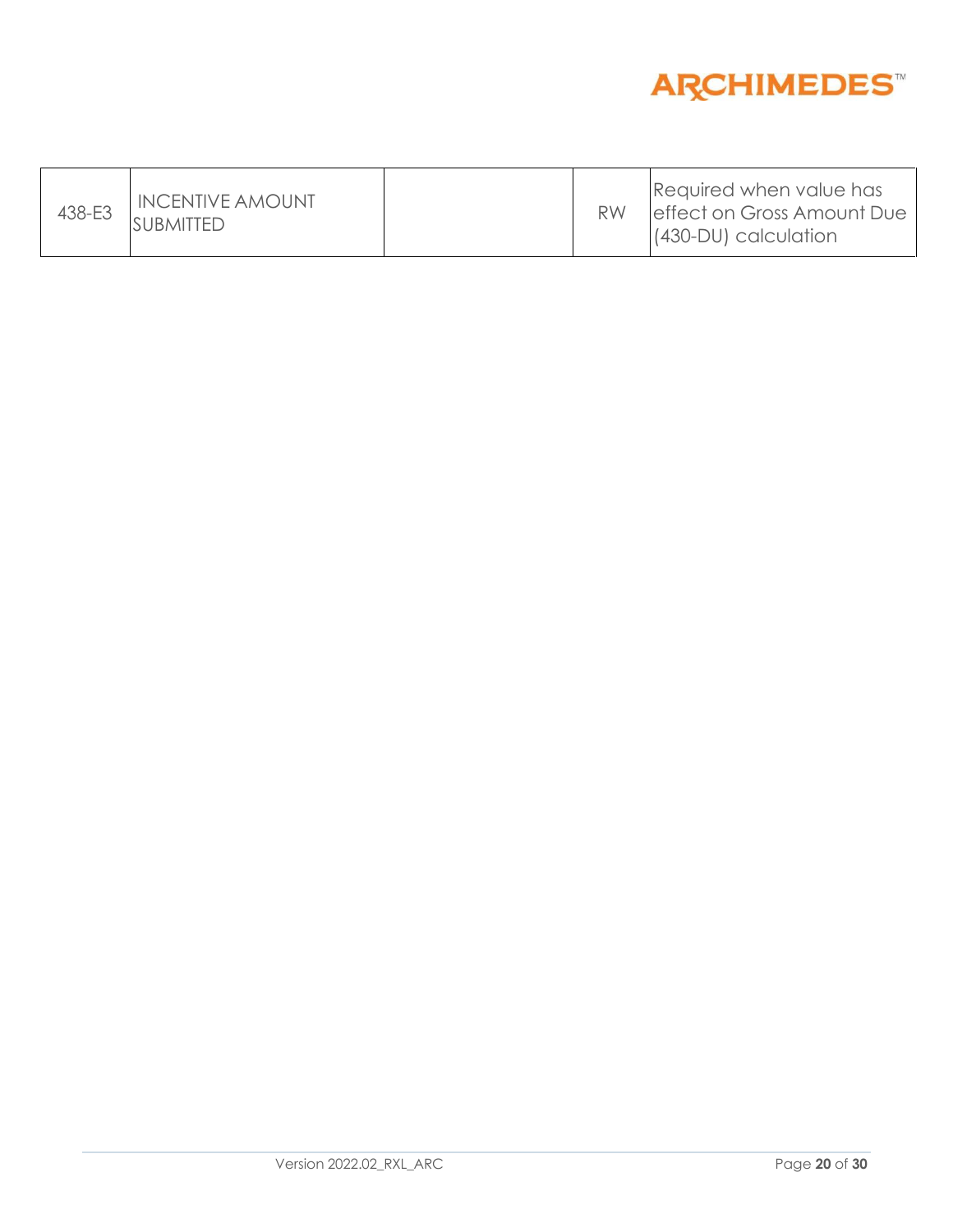

# **APPENDIX A:** *SALES TAX BILLING CLAIM SUBMISSION*

Mail / Specialty Pharmacies or Retail Pharmacies submitting claims, with Sales Tax, are required to submit the values detailed below.

A submitted Pharmacy Service Type (147-U7) of 06 – Mail Order Pharmacy Services or 08 –Specialty Care Pharmacy Services, will indicate the order is being shipped to the Patient. The value submitted in Patient State/Province Address (324-CO) should be linked to actual destination address of the Patient (if destination address is not available, use Patient demographic address).

| <b>Required Fields for Tax, on Mail Order / Specialty Claims</b> |         |                                                  |       |  |  |
|------------------------------------------------------------------|---------|--------------------------------------------------|-------|--|--|
| NCPDP Segment                                                    | Field # | <b>NCPDP Field Name</b>                          | Value |  |  |
| Patient Segment                                                  | 322-CM  | <b>PATIENT STREET ADDRESS</b>                    |       |  |  |
| Patient Segment                                                  | 323-CN  | <b>PATIENT CITY ADDRESS</b>                      |       |  |  |
| Patient Segment                                                  | 324-CO  | PATIENT STATE /<br><b>PROVINCE ADDRESS</b>       |       |  |  |
| Patient Segment                                                  | 325-CP  | PATIENT ZIP/POSTAL<br><b>ZONE</b>                |       |  |  |
| <b>Pricing Segment</b>                                           | 481-HA  | <b>FLAT SALES TAX</b><br><b>AMOUNT SUBMITTED</b> |       |  |  |
| <b>Pricing Segment</b>                                           | 482-GE  | PERCENTAGE SALES TAX<br><b>AMOUNT SUBMITTED</b>  |       |  |  |
| <b>Pricing Segment</b>                                           | 483-HE  | PERCENTAGE SALES TAX<br><b>RATE SUBMITTED</b>    |       |  |  |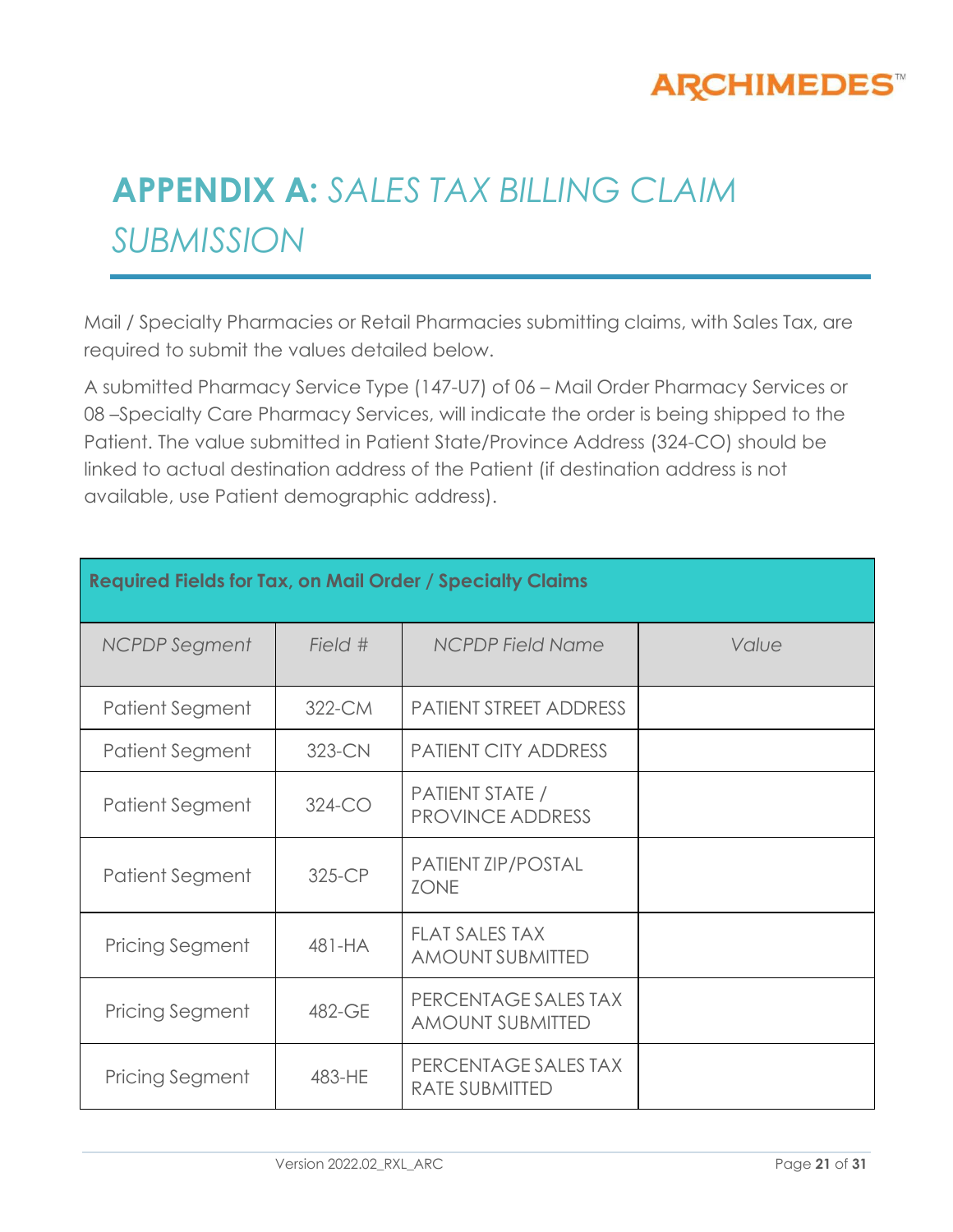

| <b>Pricing Segment</b> | 484-JE | PERCENTAGE SALES TAX<br><b>BASIS SUBMITTED</b> |                         |
|------------------------|--------|------------------------------------------------|-------------------------|
| Claim Segment          | 147-U7 | PHARMACY SERVICE<br>TYPF.                      | 06 Mail<br>08 Specialty |

*Retail Specialty Pharmacies should either submit the Pharmacy Service Type Code as 01 (Community/Retail Pharmacy Services) or leave the field blank to be reimbursed Sales Tax properly.*

| <b>Required Fields for Tax, on Retail Claims</b> |          |                                                  |       |  |  |
|--------------------------------------------------|----------|--------------------------------------------------|-------|--|--|
| <b>NCPDP</b> Segment                             | Field #  | <b>NCPDP Field Name</b>                          | Value |  |  |
| Patient Segment                                  | 322-CM   | <b>PATIENT STREET ADDRESS</b>                    |       |  |  |
| Patient Segment                                  | 323-CN   | <b>PATIENT CITY ADDRESS</b>                      |       |  |  |
| Patient Segment                                  | $324-CO$ | PATIENT STATE /<br><b>PROVINCE ADDRESS</b>       |       |  |  |
| Patient Segment                                  | 325-CP   | PATIENT ZIP/POSTAL<br><b>ZONE</b>                |       |  |  |
| <b>Pricing Segment</b>                           | 481-HA   | <b>FLAT SALES TAX</b><br><b>AMOUNT SUBMITTED</b> |       |  |  |
| <b>Pricing Segment</b>                           | 482-GE   | PERCENTAGE SALES TAX<br><b>AMOUNT SUBMITTED</b>  |       |  |  |
| <b>Pricing Segment</b>                           | 483-HE   | PERCENTAGE SALES TAX<br><b>RATE SUBMITTED</b>    |       |  |  |
| <b>Pricing Segment</b>                           | 484-JE   | PERCENTAGE SALES TAX<br><b>BASIS SUBMITTED</b>   |       |  |  |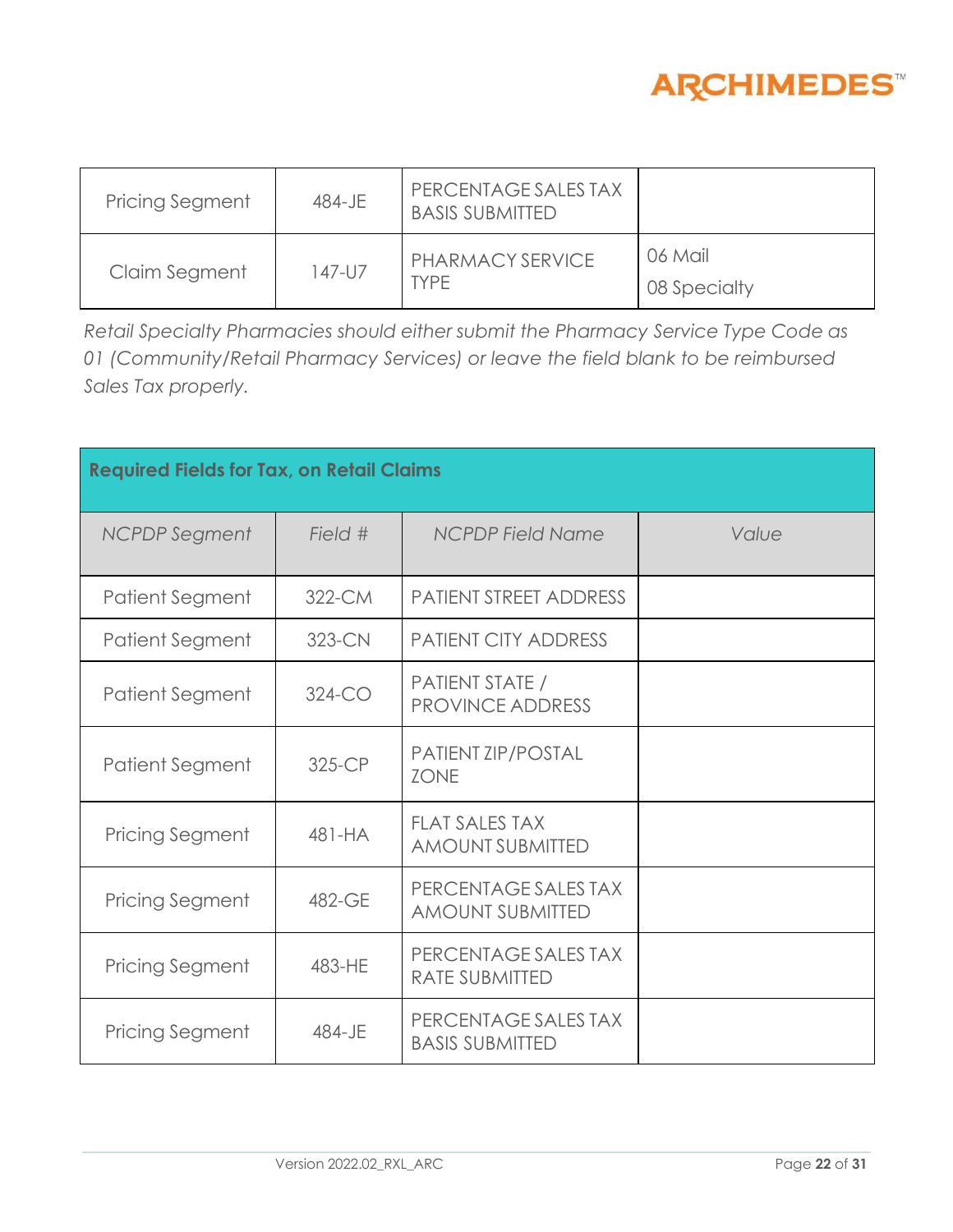

# **APPENDIX B:** *COMMERCIAL VACCINE PROCESSING*

If Provider dispenses the vaccine medication and administers the vaccine to the enrollee, submit both drug cost and vaccine administration information on a single claim. When submitting administered vaccines claims to Archimedes utilize "MA code processing" utilizing NCPDP fields 440-E5 Professional Service Code and 438-E3 Incentive Amount Submitted.

| <b>NCPDP</b> Segment   | Field # | <b>NCPDP Field Name</b>                     | Value                                                                                       |
|------------------------|---------|---------------------------------------------|---------------------------------------------------------------------------------------------|
| <b>DUR/PPS Segment</b> | 440-E5  | PROFESSIONAL SERVICE<br><b>CODE</b>         | Pharmacy must submit<br>$a$ Code of $MA -$<br><b>Medication/Test</b><br><b>Administered</b> |
| Pricing Segment        | 438-E3  | <b>INCENTIVE AMOUNT</b><br><b>SUBMITTED</b> | Pharmacy must submit<br>a Code of $\geq$ \$0.01 for<br>the incentive amount                 |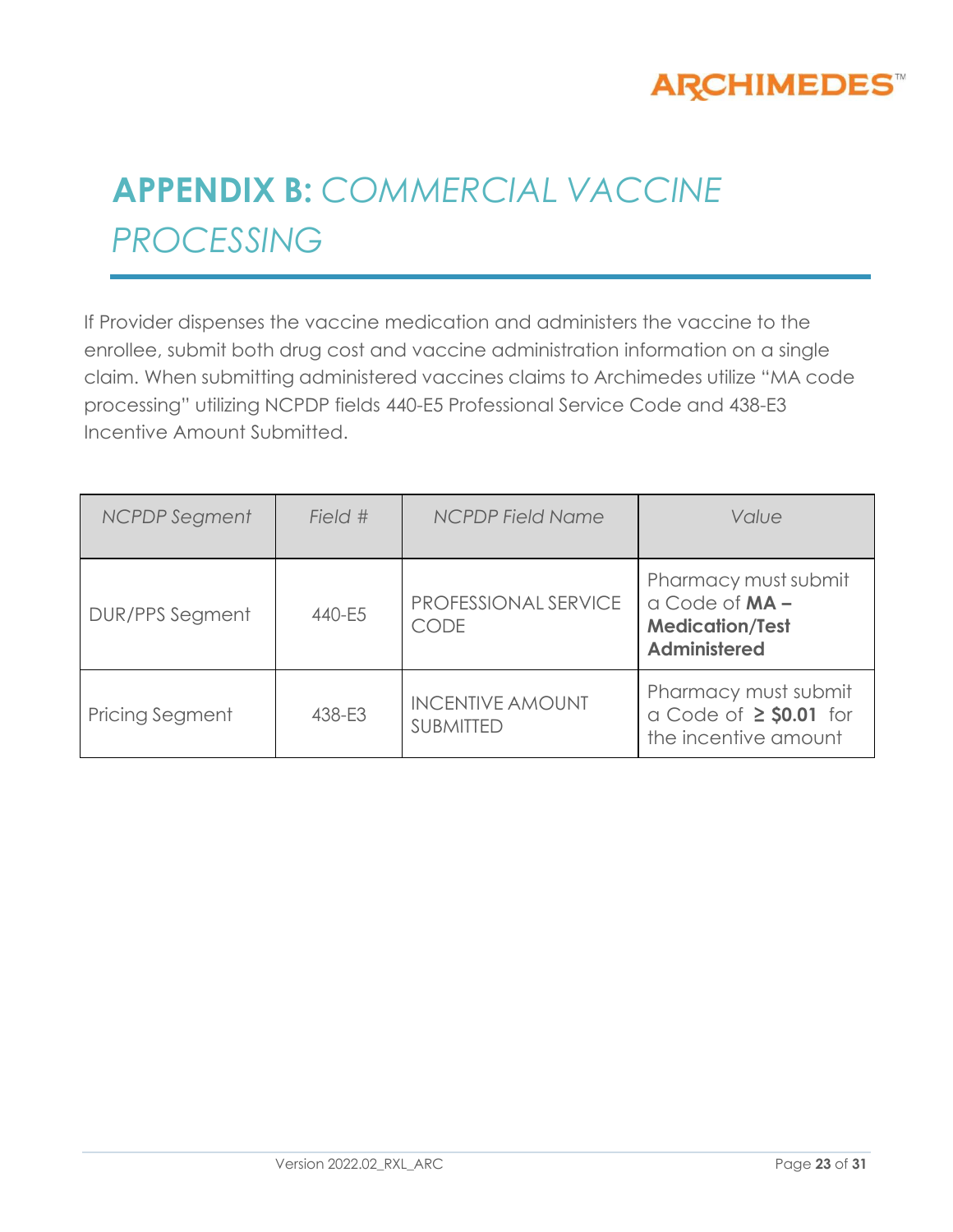

### **COVID-19 Vaccines**

| <b>Single Dose Vaccines</b> |         |                                              |                                                                                                   |  |  |
|-----------------------------|---------|----------------------------------------------|---------------------------------------------------------------------------------------------------|--|--|
| <b>NCPDP</b> Segment        | Field # | <b>NCPDP Field Name</b>                      | Value                                                                                             |  |  |
| DUR/PPS Segment             | 440-E5  | PROFESSIONAL SERVICE<br><b>CODE</b>          | Pharmacy must submit<br>$a$ Code of $MA -$<br><b>Medication/Test</b><br><b>Administered</b>       |  |  |
| <b>Pricing Segment</b>      | 438-E3  | <b>INCENTIVE AMOUNT</b><br><b>SUBMITTED</b>  | Pharmacy must submit<br>at least \$40.00 for the<br>incentive amount                              |  |  |
| Pricing Segment             | 423-DN  | <b>BASIS OF COST</b><br><b>DETERMINATION</b> | Pharmacy must submit<br>$a$ Code of $15$ – Free<br><b>Product or No</b><br><b>Associated Cost</b> |  |  |

| <b>Multi-Dose Vaccines-Initial Dose</b> |           |                                              |                                                                                                   |  |  |  |
|-----------------------------------------|-----------|----------------------------------------------|---------------------------------------------------------------------------------------------------|--|--|--|
| NCPDP Segment                           | Field $#$ | <b>NCPDP Field Name</b>                      | Value                                                                                             |  |  |  |
| <b>DUR/PPS Segment</b>                  | 440-E5    | PROFESSIONAL SERVICE<br><b>CODE</b>          | Pharmacy must submit<br>$a$ Code of $MA -$<br><b>Medication/Test</b><br><b>Administered</b>       |  |  |  |
| <b>Pricing Segment</b>                  | 438-E3    | <b>INCENTIVE AMOUNT</b><br><b>SUBMITTED</b>  | Pharmacy must submit<br>at least \$40.00 for the<br>incentive amount                              |  |  |  |
| <b>Pricing Segment</b>                  | 423-DN    | <b>BASIS OF COST</b><br><b>DETERMINATION</b> | Pharmacy must submit<br>$a$ Code of $15$ – Free<br><b>Product or No</b><br><b>Associated Cost</b> |  |  |  |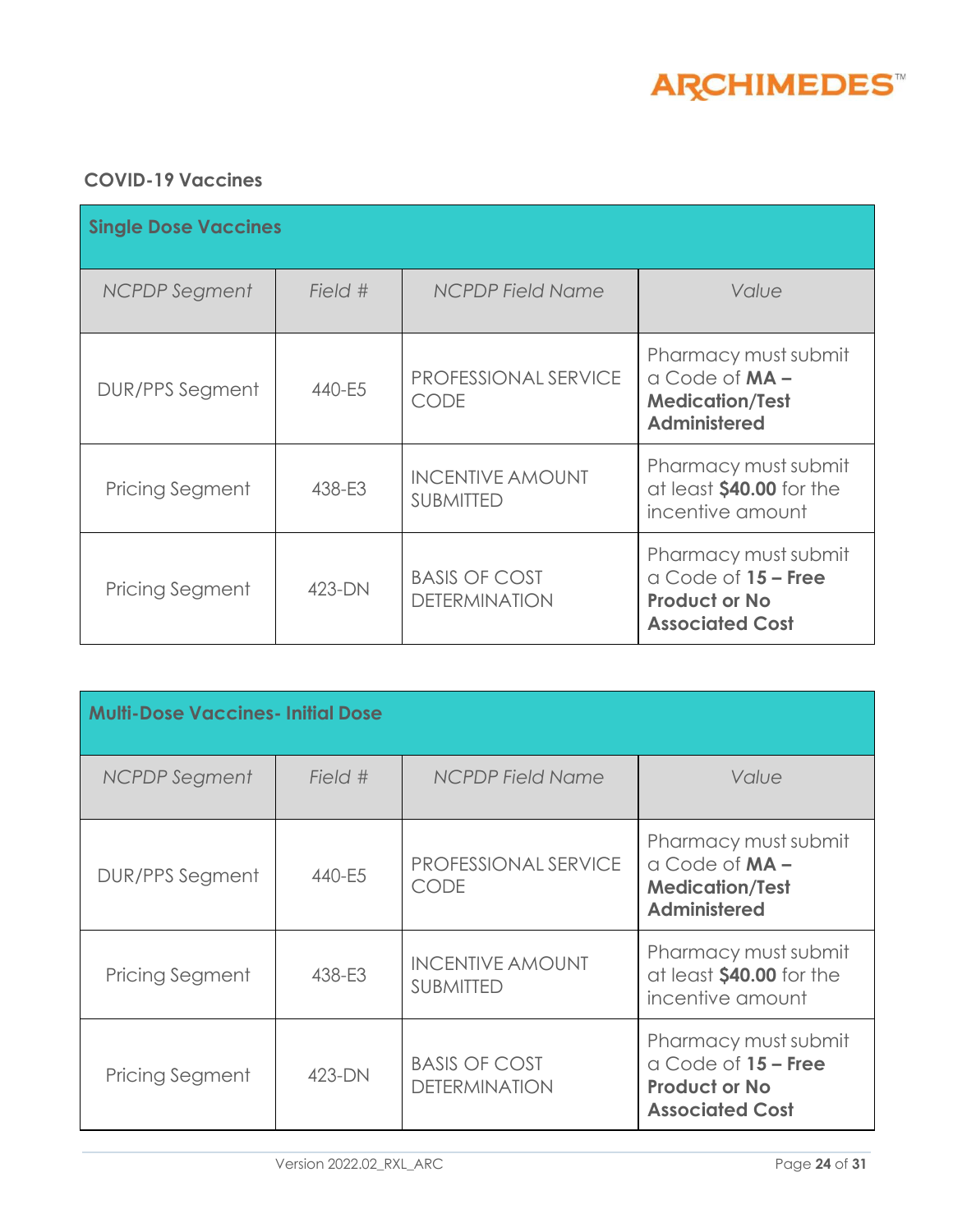

| Claim Segment | 420-DK | <b>SUBMISSION</b><br><b>CLARIFICATION CODE</b> | Pharmacy must submit<br>$\alpha$ Code of $02 -$ Other<br>Override |
|---------------|--------|------------------------------------------------|-------------------------------------------------------------------|
|---------------|--------|------------------------------------------------|-------------------------------------------------------------------|

| <b>Multi-Dose Vaccines- Final Dose</b> |         |                                                |                                                                                               |  |
|----------------------------------------|---------|------------------------------------------------|-----------------------------------------------------------------------------------------------|--|
| <b>NCPDP</b> Segment                   | Field # | <b>NCPDP Field Name</b>                        | Value                                                                                         |  |
| <b>DUR/PPS Segment</b>                 | 440-E5  | PROFESSIONAL SERVICE<br><b>CODE</b>            | Pharmacy must submit<br>$a$ Code of $MA -$<br><b>Medication/Test</b><br><b>Administered</b>   |  |
| <b>Pricing Segment</b>                 | 438-E3  | <b>INCENTIVE AMOUNT</b><br><b>SUBMITTED</b>    | Pharmacy must submit<br>at least \$40.00 for the<br>incentive amount                          |  |
| <b>Pricing Segment</b>                 | 423-DN  | <b>BASIS OF COST</b><br><b>DETERMINATION</b>   | Pharmacy must submit<br>a Code of 15 - Free<br><b>Product or No</b><br><b>Associated Cost</b> |  |
| Claim Segment                          | 420-DK  | <b>SUBMISSION</b><br><b>CLARIFICATION CODE</b> | Pharmacy must submit<br>a Code of 06 - Starter<br><b>Dose</b>                                 |  |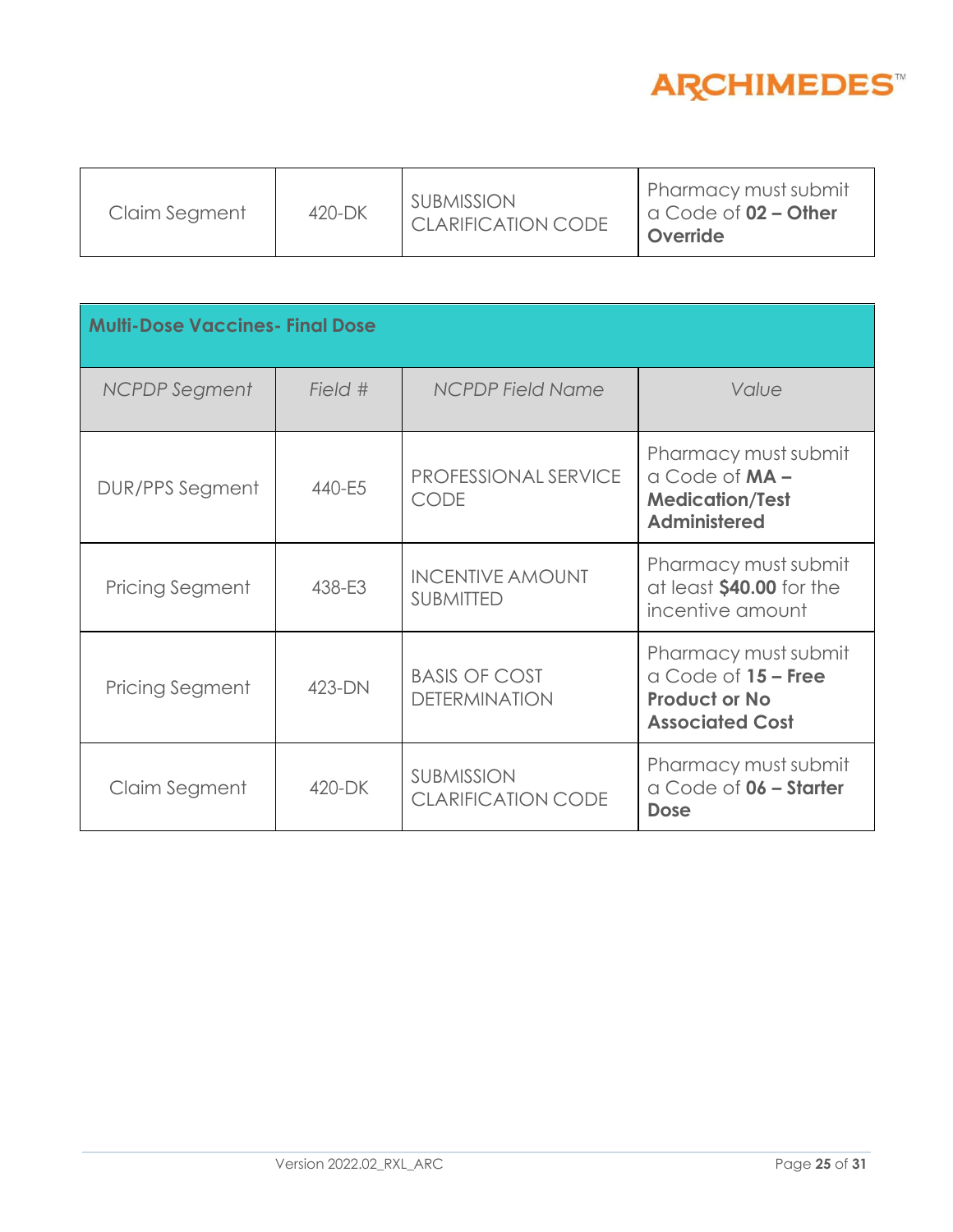

| <b>Additional Vaccine Dose</b> |         |                                                |                                                                                                   |  |
|--------------------------------|---------|------------------------------------------------|---------------------------------------------------------------------------------------------------|--|
| <b>NCPDP</b> Segment           | Field # | <b>NCPDP Field Name</b>                        | Value                                                                                             |  |
| <b>DUR/PPS Segment</b>         | 440-E5  | PROFESSIONAL SERVICE<br><b>CODE</b>            | Pharmacy must submit<br>$a$ Code of $MA -$<br><b>Medication/Test</b><br><b>Administered</b>       |  |
| <b>Pricing Segment</b>         | 438-E3  | <b>INCENTIVE AMOUNT</b><br><b>SUBMITTED</b>    | Pharmacy must submit<br>at least \$40.00 for the<br>incentive amount                              |  |
| <b>Pricing Segment</b>         | 423-DN  | <b>BASIS OF COST</b><br><b>DETERMINATION</b>   | Pharmacy must submit<br>$a$ Code of $15$ – Free<br><b>Product or No</b><br><b>Associated Cost</b> |  |
| Claim Segment                  | 420-DK  | <b>SUBMISSION</b><br><b>CLARIFICATION CODE</b> | Pharmacy must submit<br>$\alpha$ Code of $07 -$<br><b>Medically Necessary</b>                     |  |

| <b>Booster Vaccine Dose</b> |           |                                              |                                                                                        |  |
|-----------------------------|-----------|----------------------------------------------|----------------------------------------------------------------------------------------|--|
| NCPDP Segment               | Field $#$ | <b>NCPDP Field Name</b>                      | Value                                                                                  |  |
| <b>DUR/PPS Segment</b>      | 440-E5    | PROFESSIONAL SERVICE<br><b>CODE</b>          | Pharmacy must submit<br>a Code of MA-<br><b>Medication/Test</b><br><b>Administered</b> |  |
| Pricing Segment             | 438-E3    | <b>INCENTIVE AMOUNT</b><br><b>SUBMITTED</b>  | Pharmacy must submit<br>at least \$40.00 for the<br>incentive amount                   |  |
| <b>Pricing Segment</b>      | 423-DN    | <b>BASIS OF COST</b><br><b>DETERMINATION</b> | Pharmacy must submit<br>$a$ Code of $15$ – Free                                        |  |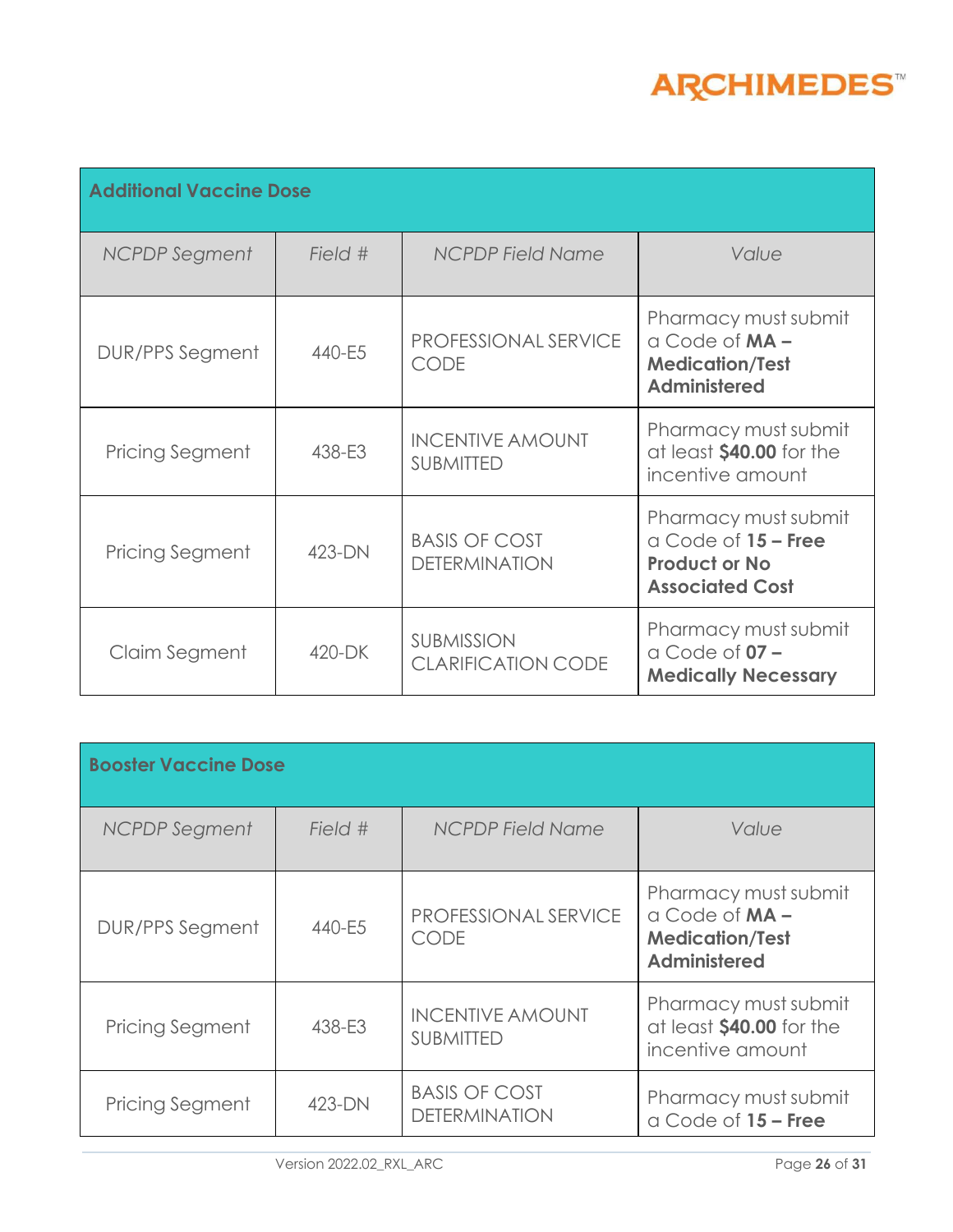

|               |        |                                         | <b>Product or No</b><br><b>Associated Cost</b>                           |
|---------------|--------|-----------------------------------------|--------------------------------------------------------------------------|
| Claim Segment | 420-DK | <b>SUBMISSION</b><br>CLARIFICATION CODE | Pharmacy must submit<br>a Code of 10 - Meets<br><b>Plans Limitations</b> |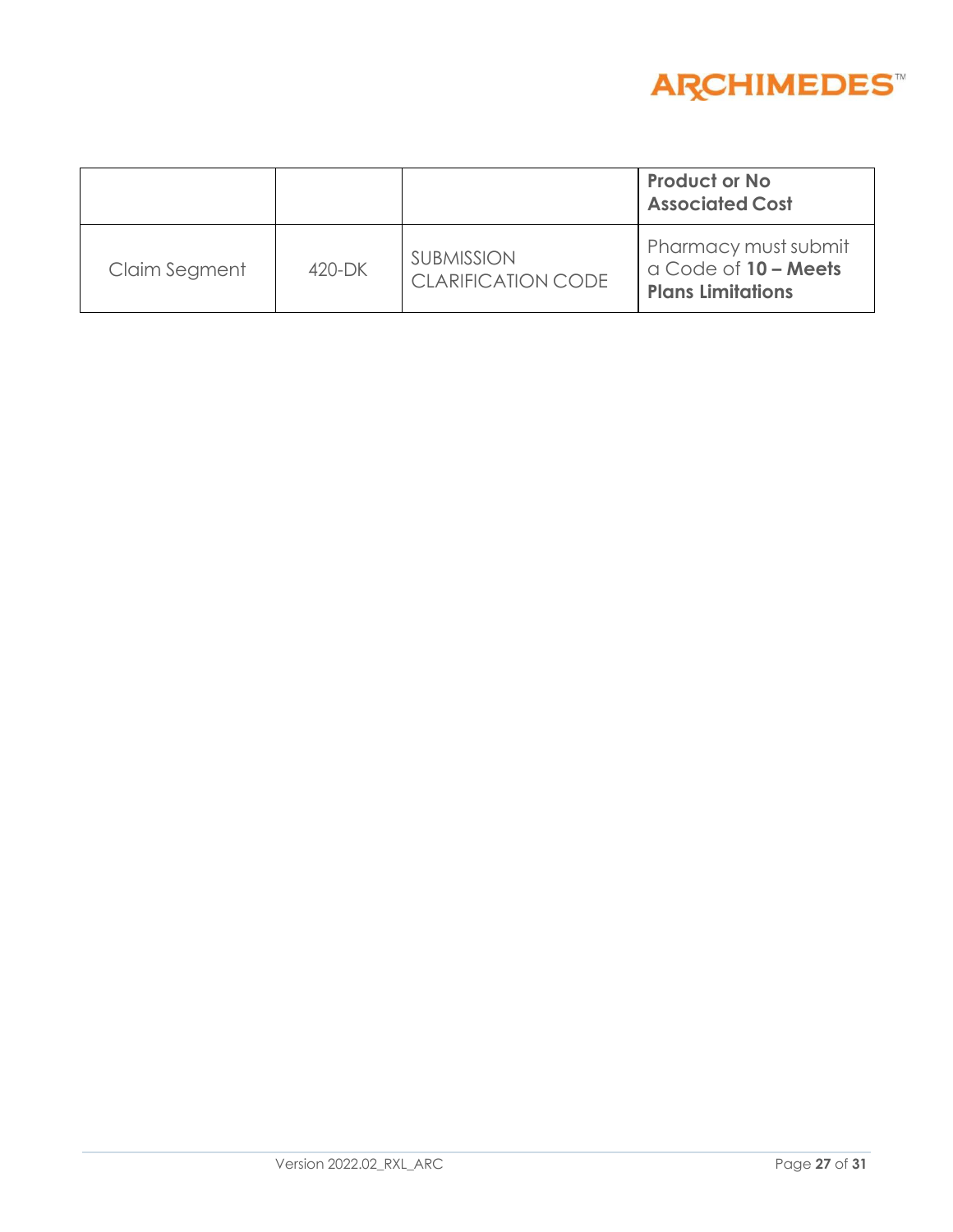

# **APPENDIX C:** *COMPOUND SUBMISSION*

Archimedes uses a combination of the submitted ingredient claims detail and Level of Effort (LOE) to fully adjudicate a Compound Prescription.

| <b>Required Fields for Compounds</b> |         |                                                                  |                                                                                                                                               |  |
|--------------------------------------|---------|------------------------------------------------------------------|-----------------------------------------------------------------------------------------------------------------------------------------------|--|
| <b>NCPDP</b> Segment                 | Field # | <b>NCPDP Field Name</b>                                          | Value                                                                                                                                         |  |
| Claim Segment                        | 406-D6  | <b>COMPOUND CODE</b>                                             | Pharmacy must<br>submit a Code of 02-<br>Compound                                                                                             |  |
| Claim Segment                        | 407-D7  | PRODUCT/SERVICE ID                                               | "0" PRODUCT<br>CODE/NDC (NCPDP<br>Field 407-D7) as "0" on<br>the claim segment to<br>identify the claim as a<br>multi-ingredient<br>compound. |  |
| Claim Segment                        | 442-E7  | <b>QUANTITY DISPENSED</b>                                        | <b>QUANTITY DISPENSED</b><br>(NCPDP Field 442-E7)<br>of entire product.                                                                       |  |
| <b>Pricing Segment</b>               | 430-DU  | <b>GROSS AMOUNT DUE</b>                                          | <b>GROSS AMOUNT DUE</b><br>(NCPDP Field 43Ø-DU)<br>for entire product.                                                                        |  |
| Compound Segment                     | 450-EF  | <b>COMPOUND DOSAGE</b><br><b>FORM DESCRIPTION</b><br><b>CODE</b> |                                                                                                                                               |  |
| Compound Segment                     | 447-FC  | <b>COMPOUND INGREDIENT</b><br><b>COMPONENT COUNT</b>             | Pharmacy must<br>submit at least 2 for<br>the count and<br>maximum of 25                                                                      |  |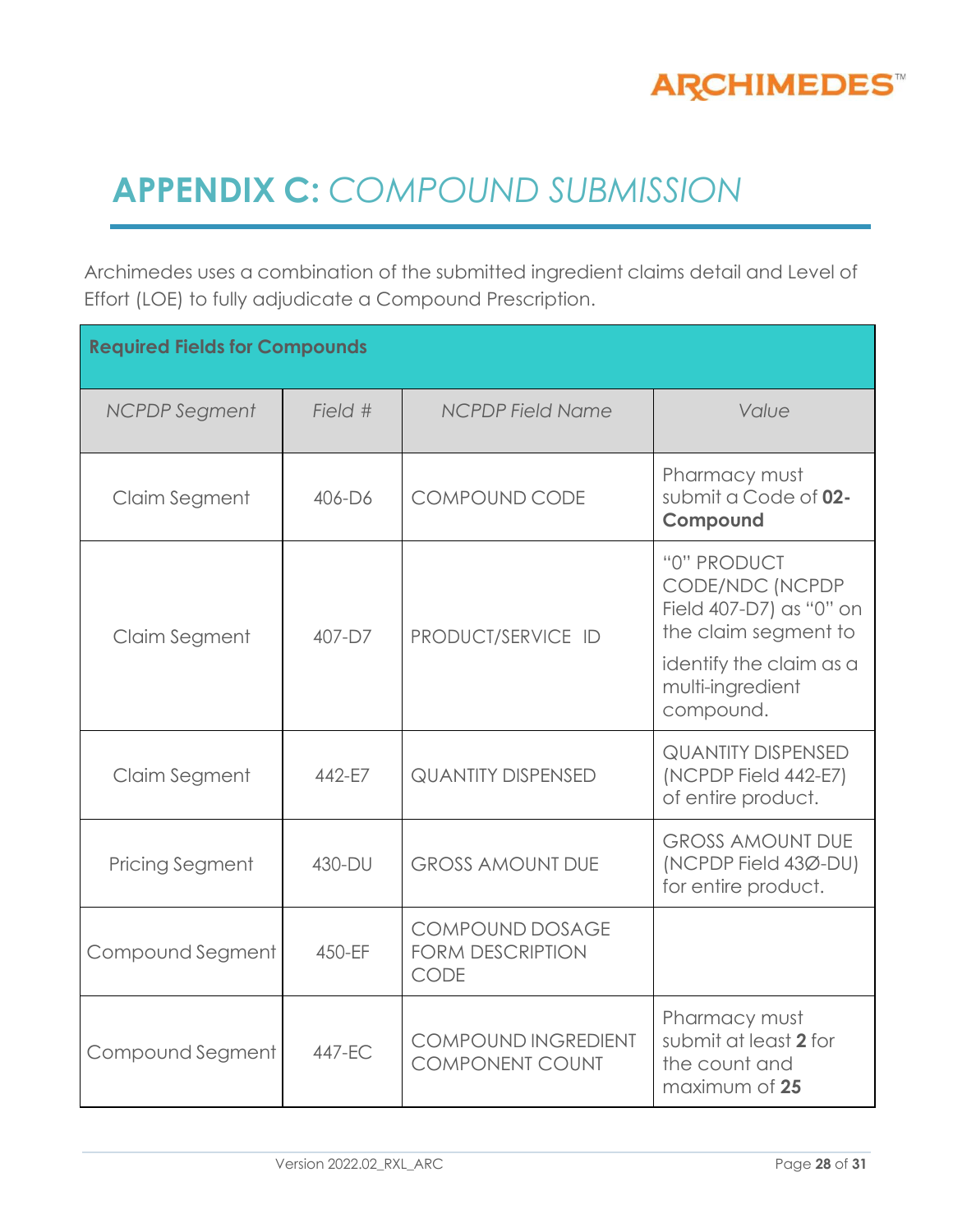

| Compound Segment | $451-EG$ | COMPOUND DISPENSING<br>UNIT FORM INDICATOR | Pharmacy must<br>submit 1, 2 or 3                                     |
|------------------|----------|--------------------------------------------|-----------------------------------------------------------------------|
| Compound Segment | 448-RE   | COMPOUND PRODUCT ID<br><b>QUALIFIER</b>    | Pharmacy must<br>submit a Code of 03 -<br>National Drug Code<br>(NDC) |
| Compound Segment | 489-TE   | COMPOUND PRODUCT ID                        | Pharmacy must<br>submit component<br><b>NDC</b> s of compound         |
| Compound Segment | 448-ED   | COMPOUND INGREDIENT<br><b>QUANTITY</b>     | Pharmacy must<br>submit component<br>NDCs quantity of<br>compound     |
| Compound Segment | 449-EE   | COMPOUND INGREDIENT<br><b>DRUG COST</b>    |                                                                       |
| Claim Segment    | 995-E2   | ROUTE OF<br><b>ADMINISTRATION</b>          |                                                                       |
| DUR/PPS Segment  | 474-8E   | DUR/PPS LEVEL OF EFFORT                    | See below                                                             |

| 474-8E DUR/PPS LEVEL OF EFFORT |           |                                                                                                                                                                                                                            |        |  |  |
|--------------------------------|-----------|----------------------------------------------------------------------------------------------------------------------------------------------------------------------------------------------------------------------------|--------|--|--|
| Level                          | Code      | Description                                                                                                                                                                                                                | Fee    |  |  |
|                                | $\bigcap$ | Not Specified                                                                                                                                                                                                              | \$0.00 |  |  |
|                                | 11        | Level 1 (Lowest) = Straightforward:<br>Service involves minimal diagnosis or<br>treatment options, minimal amount or<br>complexity of data considered, and<br>minimal risk;<br>AND/OR<br>Requires 1 to 4 MINUTES of effort | \$5.00 |  |  |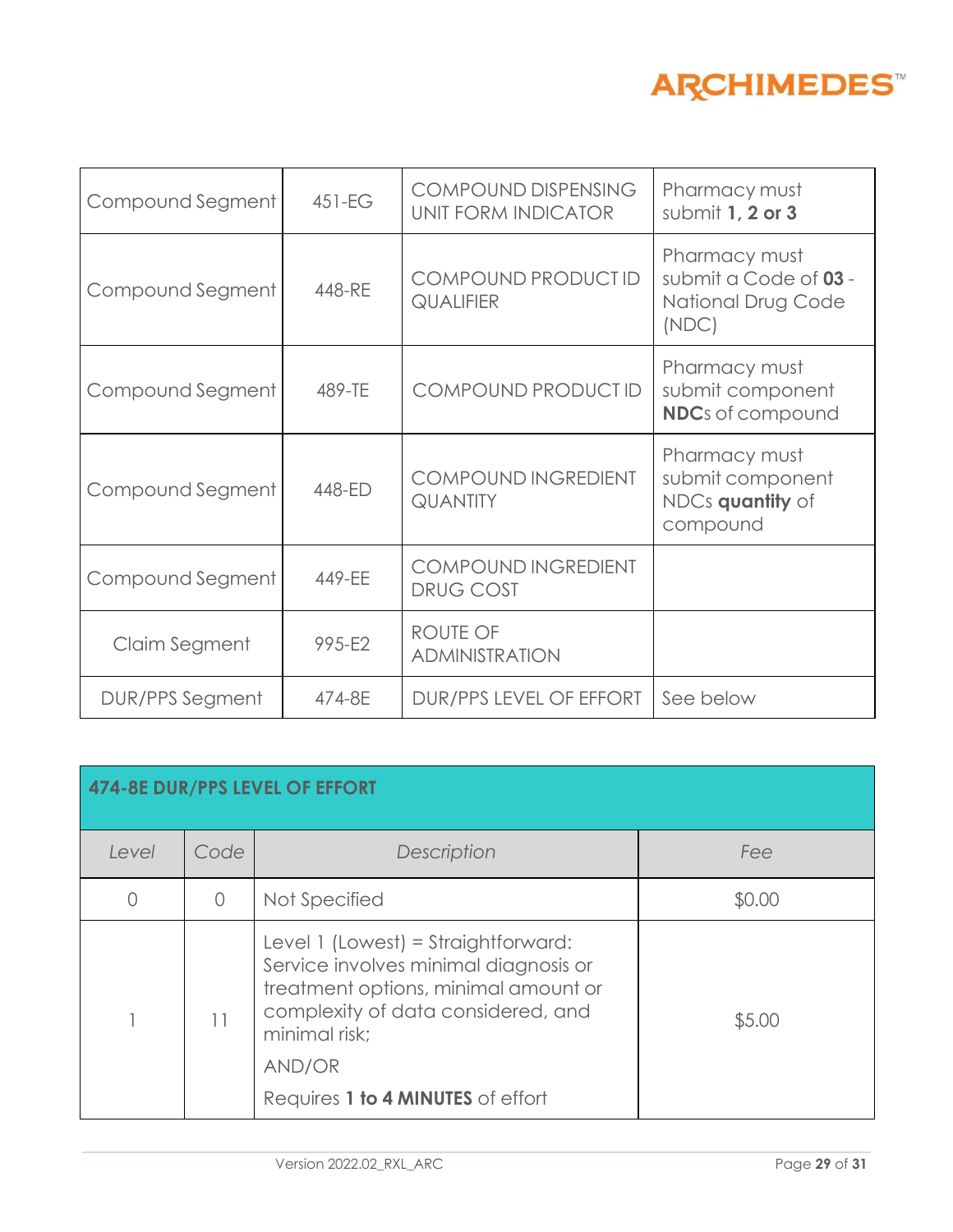### **ARCHIMEDES**™

| $\overline{2}$ | 12 | Level 2 (Low Complexity) = Service<br>involves limited diagnosis or treatment<br>options, limited amount or complexity of<br>data considered, and low risk;<br>AND/OR<br>Requires 5 to 14 MINUTES of effort                                                                                                                         | \$10.00 |
|----------------|----|-------------------------------------------------------------------------------------------------------------------------------------------------------------------------------------------------------------------------------------------------------------------------------------------------------------------------------------|---------|
| 3              | 13 | Level 3 (Moderate Complexity) =<br>Service involves moderate diagnosis or<br>treatment options, moderate amount or<br>complexity of data considered, and<br>moderate risk;<br>AND/OR<br>Requires 15 to 29 MINUTES of effort                                                                                                         | \$15.00 |
| 4              | 14 | Level 4 (High Complexity) = Service<br>involves multiple diagnosis or treatment<br>options, extensive amount or complexity<br>of data considered, and high risk;<br>AND/OR<br>Requires 30 to 59 MINUTES of effort.                                                                                                                  | \$20.00 |
| 5              | 15 | Level 5 (Highest) = Comprehensive =<br>Service involves extensive diagnosis or<br>treatment options, exceptional<br>amount or complexity of data<br>considered, counseling or coordination<br>of care dominated the encounter, and<br>very high risk;<br>AND/OR<br>Requires equal to or greater than 60<br><b>MINUTES</b> of effort | \$50.00 |